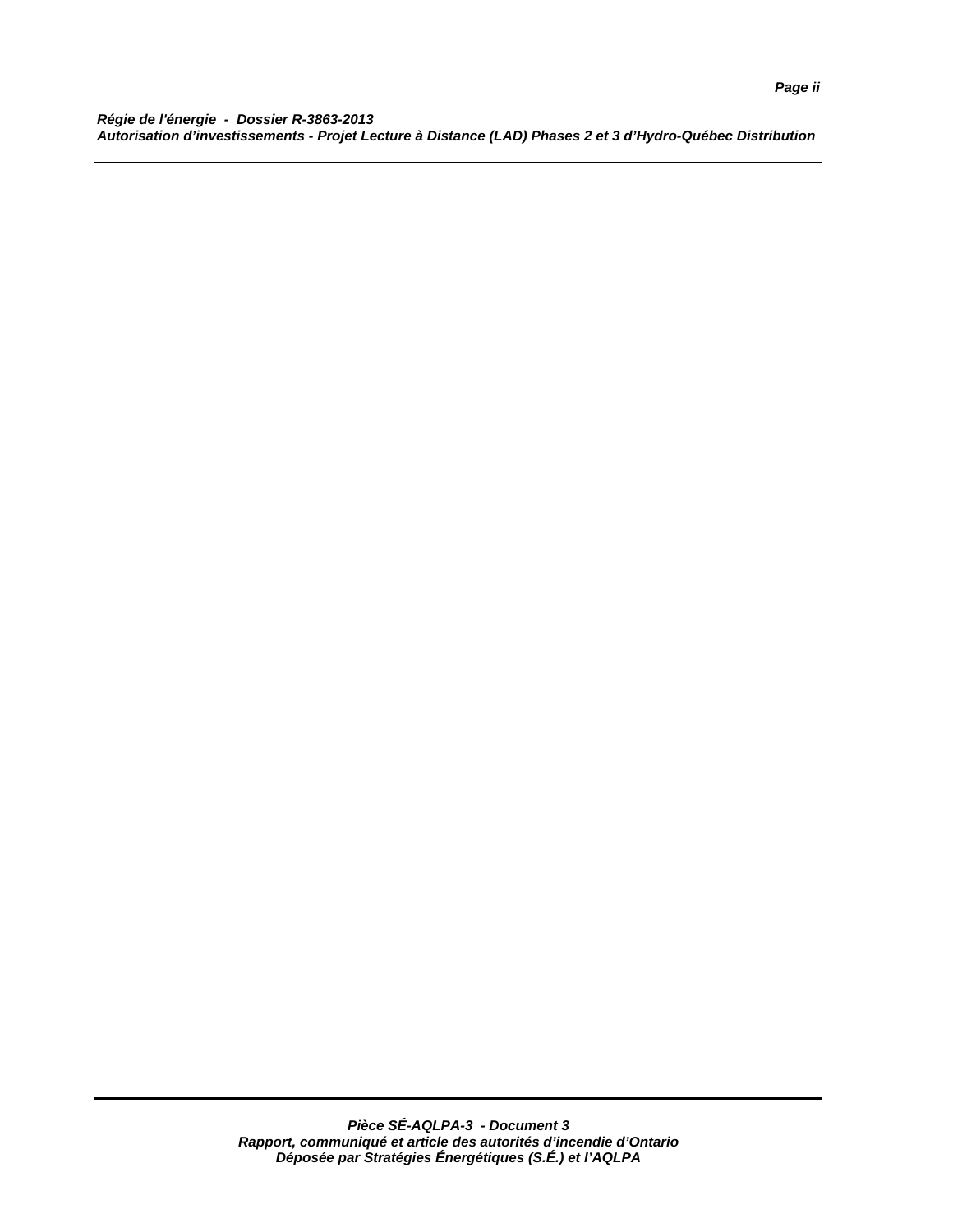ONTARIO



### **Smart Meter Installations in Ontario May Pose a Potential Fire Hazard**

**Communiqué 2012-15**

October 5, 2012

http://www.mcscs.jus.gov.on.ca/english/FireMarshal/FireServiceResources/Communique s/OFM\_Com\_2012-15.html#

Ontario introduced smart meters, along with a "time-of-use" electricity price structure, to help consumers manage electricity costs. Over 4.5 million smart meters have been installed in residences and small businesses across Ontario since the start of the program in 2007.

The Office of the Fire Marshal (OFM) has been made aware of safety concerns relating to the installation of smart meters at residential and industrial occupancies in Ontario.

Since May 2011, there have been seven reported incidents of smouldering fires and/or explosions involving either the electrical smart meter or the meter base to which it is mounted. Anecdotal information indicates that these incidents resulted from a meter base problem, an installation problem or a failed meter. At this time, no injuries have been attributed to any of these incidents. In all but one case, the fire department was notified of the incident. The OFM is currently investigating four of the incidents.

The diagram below illustrates a typical installation at a residence: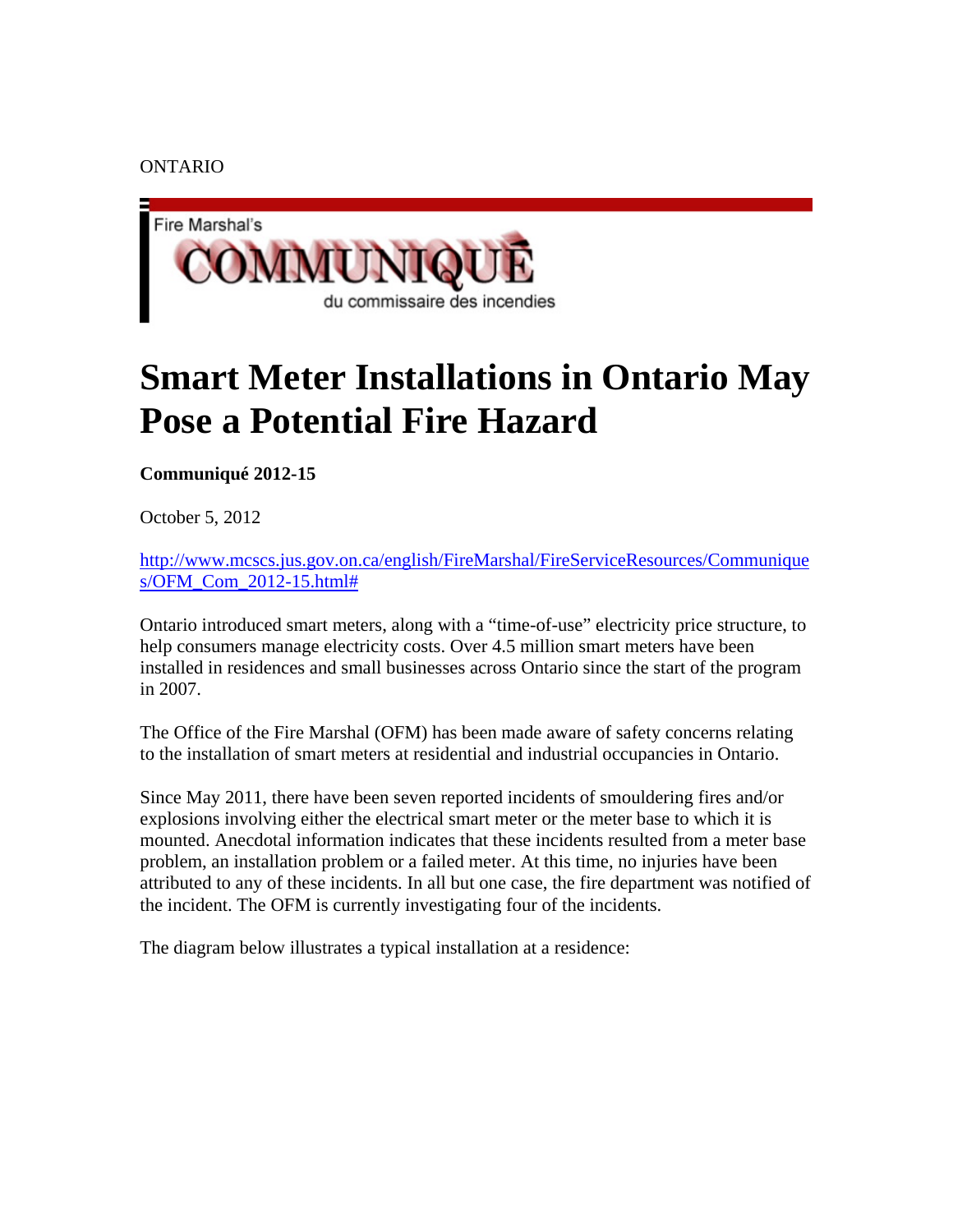

In Ontario, the meter is the property of the utility company and the maintenance of the meter base is the responsibility of the property owner. Access to the meter base must be arranged through the utility.

The images below show two types of failures.



Meter explosion; base plate remained intact

Loose lug on base plate caused arcing

The OFM is aware that the installation of smart meters in other jurisdictions in Canada and the United States has resulted in incidents similar to the ones that occurred in Ontario. Although in Ontario, more information is needed to determine the scope and extent of the problem. There are a number of different meter bases and smart meters manufactured by various sources.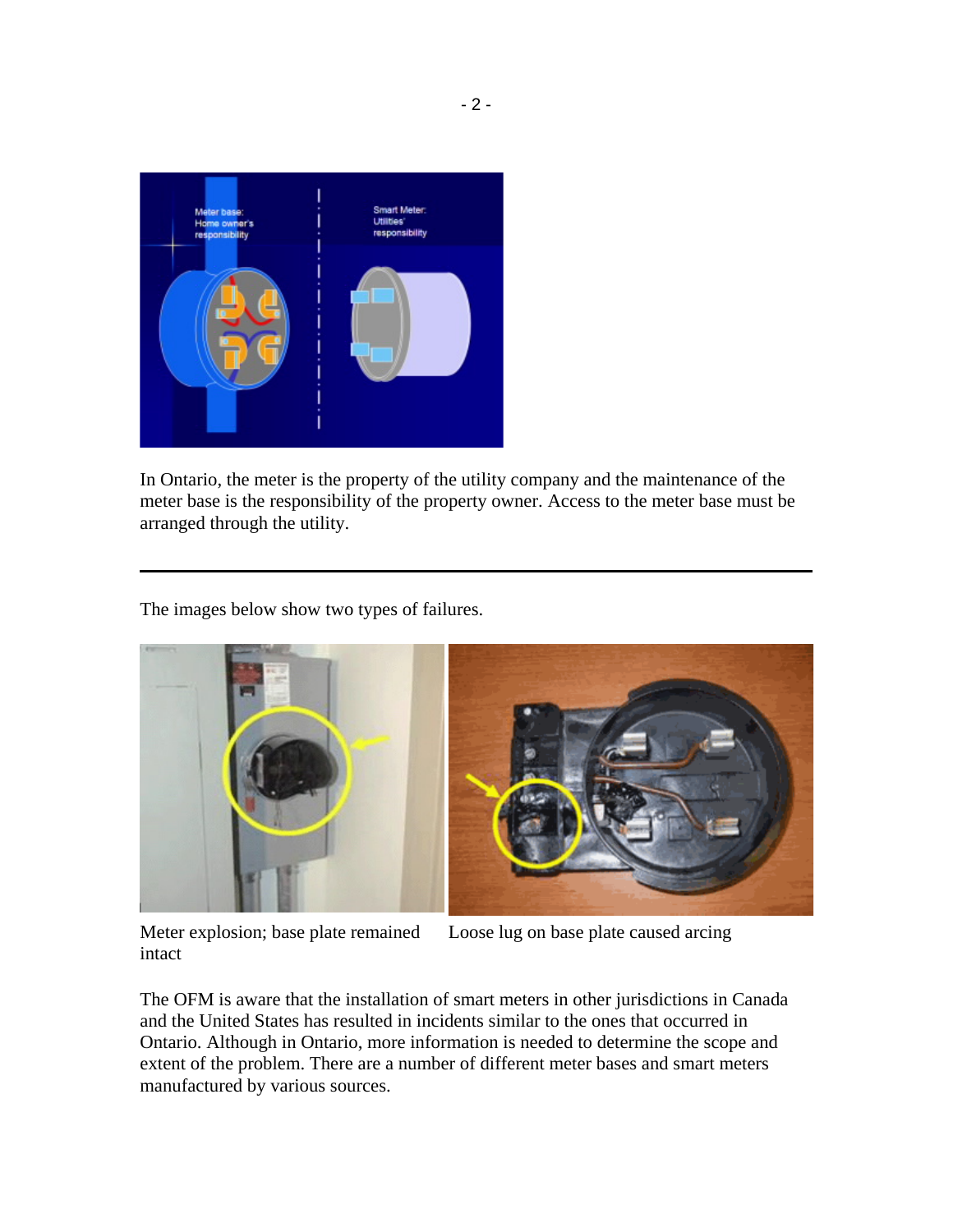In order to deal with any potential public fire safety risks arising from smart meter installations, the OFM investigates fires and explosions involving smart meters and meter bases to determine the cause, and liaises with the Electrical Safety Authority (ESA), the agency responsible for electrical safety in the province.

The OFM is currently monitoring the situation with respect to smart meter and meter base incidents and asks fire departments to report any fire or explosion that involve electrical meters to the OFM for a six-month period, that is, until the end of March 2013.

At the scene of an incident, it is important that the meter and associated equipment not be removed or altered by local utilities, and that the scene be secured for the OFM and/or ESA field investigation. In addition, fire departments that become aware of any "pre-fire" incidents involving smoking, melting, charred or otherwise damaged meter bases or smart meters are asked to report them to the OFM. Reporting these incidents will assist the OFM in assessing whether concern is warranted and if the six-month reporting period should be extended.

To report an incident, fire departments should use the contact information below:

| <b>During Weekday Office Hours</b> | Duty Supervisor                               |
|------------------------------------|-----------------------------------------------|
| (Monday to Friday,                 | Fire Investigations Services, Midhurst        |
| $8:30$ a.m. to $3:30$ p.m.)        | <b>Regional Office</b>                        |
|                                    | Office of the Fire Marshal                    |
|                                    | 1-800-565-1842 (toll free)                    |
| After hours (outside weekday       | Duty Officer                                  |
| office hours, and including        | <b>Provincial Emergency Operations Centre</b> |
| <i>weekends and holidays)</i>      | <b>Emergency Management Ontario</b>           |
|                                    | 1-866-314-0472 (toll free)                    |

Fire departments' cooperation is much appreciated.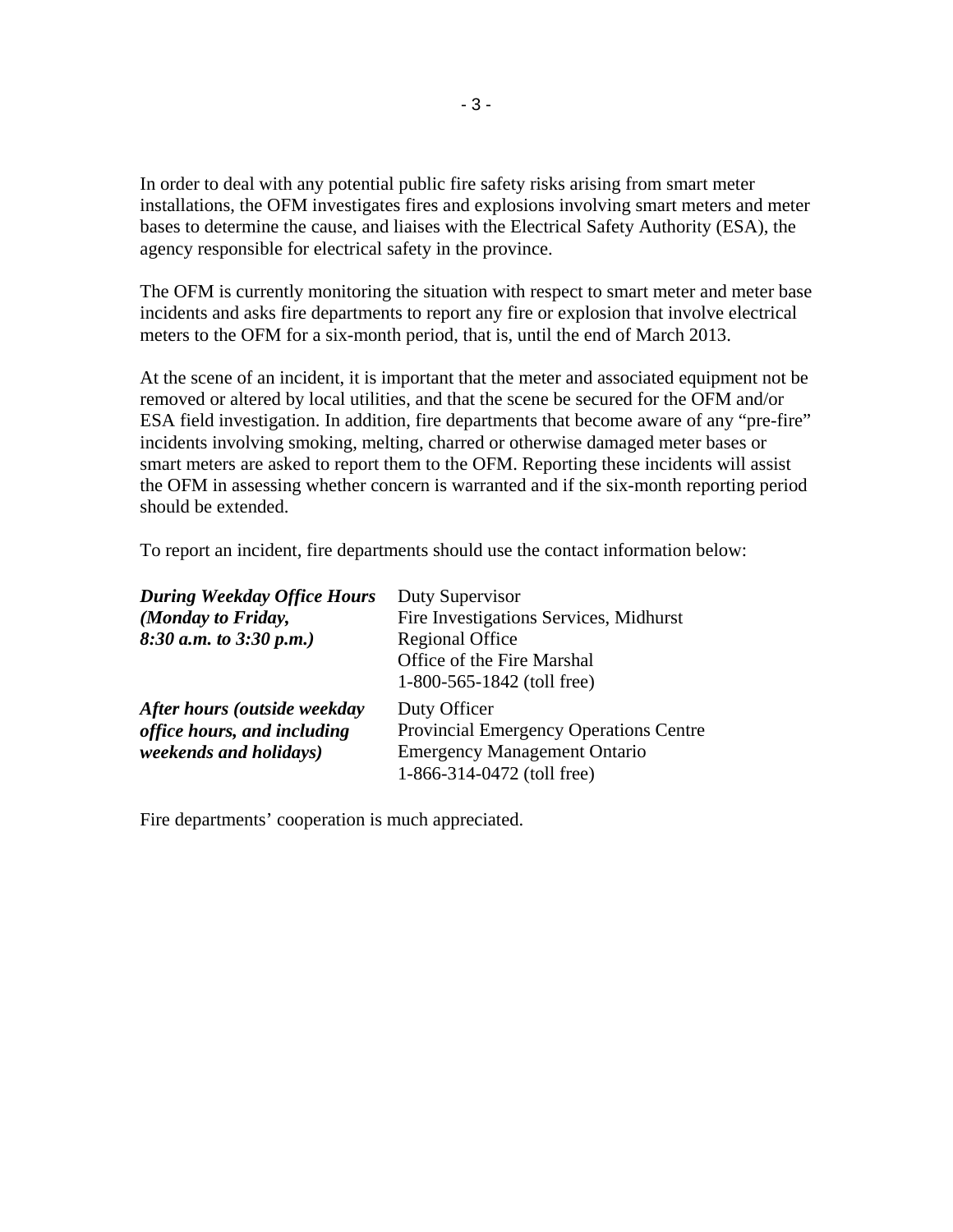#### **ONTARIO ASSOCIATION OF FIRE CHIEFS**

**Unusual number of fires, smart meters linked - Ontario Fire Marshal says faulty base plates could be the cause, similar to Mission blaze** 

http://www.oafc.on.ca/article/unusual-number-fires-smart-meters-linked-ontario-firemarshal-says-faulty-base-plates-could

August 7, 2012



#### **An example of a fire incident occurring around a hydro meter in Ontario. From a report done by the Office of the Fire Marshal Fire Investigation Services in Ontario**

Smart meter installations are the suspected cause of an "unusual" number of fires similar to a recent electrical fire at a home in Mission, according to a recent investigation by the Ontario fire marshal's office.

BC Hydro is in the process of a \$1-billion installation of the meters, which use wireless technology to transmit information about electricity consumption to power utilities, following the lead of provinces and states including Ontario and California.

There's no evidence to suggest that the meters themselves are overheating and catching fire, but it appears from an Ontario fire marshal's report, dated June 15, 2012,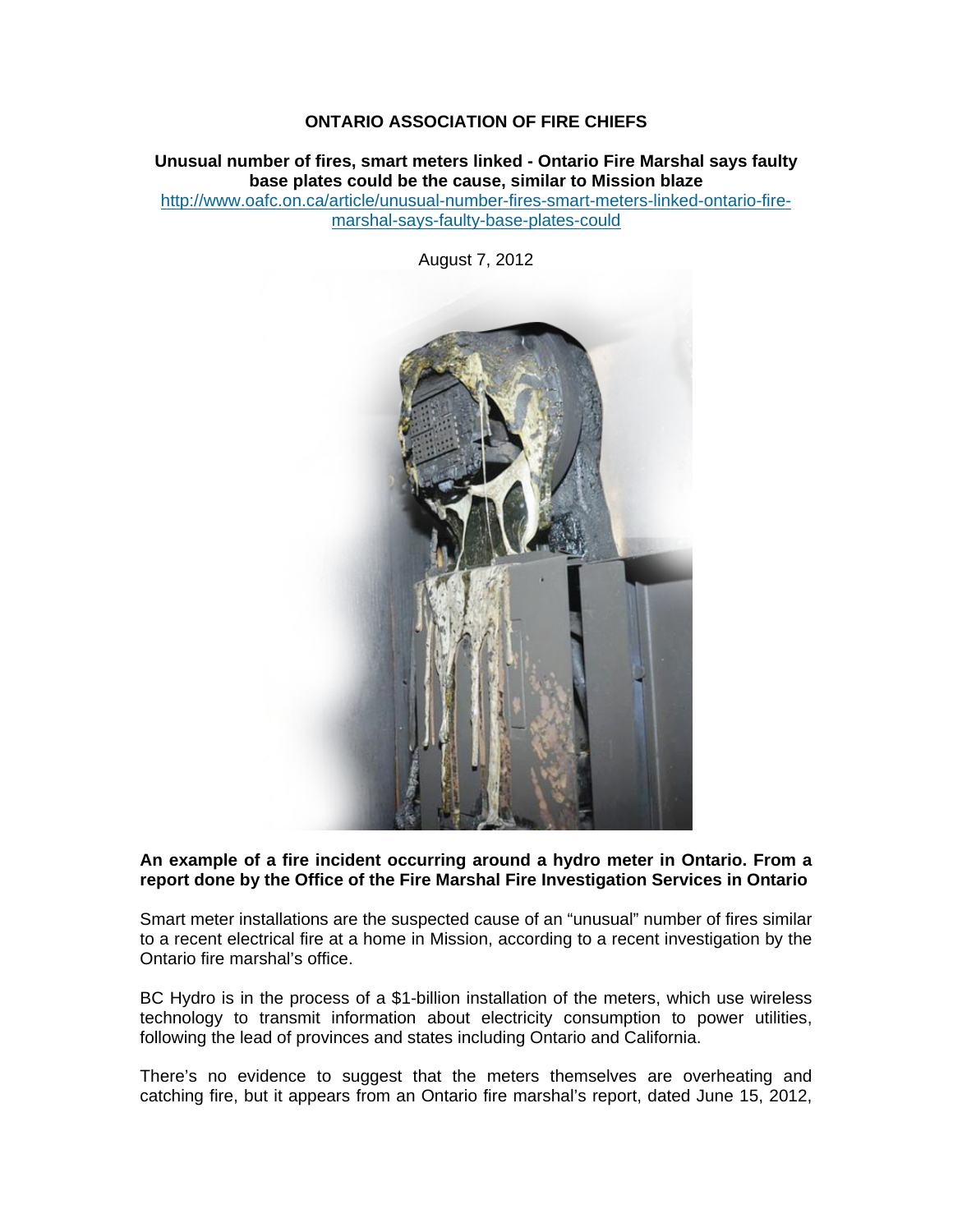that the base plates, or four-pronged sockets that meters plug into, can become compromised and start to burn if they're old or suffer rough handling during installation.

"It's like everything else, once it's installed and intact nothing usually happens," said Surrey electrical contractor Bill Strain, a former president of the Canadian Home Builders Association.

"A lot of times, when you pull something apart, if it's been there for 30 years it's probably going to be rusted in or hard in. So they have to give it a little bit of a jerk or a twist. That jerk or twist may be what sets the whole thing in motion," Strain said Friday. If there's a problem, he added, it's possible that a contractor without formal electrical training may miss it.

A resident of Mission, Trish Regan, recently lost her home in a fire that the district's fire department said appeared to originate from a broken base plate that became overheated and caught fire a few hours after an employee of Corix, the company contracted by BC Hydro to install the meters, plugged one in at her home.

Arkady Tsisserev, chair of the Canadian Electrical Code Committee, noted in an email that much of the work involved in smart meter installation falls outside the oversight of the Canadian Electrical (CE) Code.

"Revenue meters are covered by specific requirements of the power utilities which collect revenue from their customers for use of the electric energy.

"I'm aware of a number of fires that were supposedly attributed to installation and use of 'smart meters' in various jurisdictions throughout the country," Tsisserev wrote. "In fact, at the recent meeting of the CE Code committee, the members were presented with a comprehensive report produced by the Ontario Fire Marshal's Office."

According to the marshal's report, "During our initial research of the new meters we encountered an unusual amount of fire incidents involving smart meters. After discovering these incidents our main question was, were they one-off incidents or was there a similar systemic root cause

"Anecdotal information supported [the fact that] problems occurred after the old analog meters were updated to the new digital smart meters."

The report noted the possibility of a fire resulting from "a loose connection in the meter base."

"What could be the reason for this? The old meter base connections may not have been in a condition for seamless exchange to a new meter. New meters may have defects that cause electrical failures or misalignment with old meter base. Careless installation during changeover."

Meter changeovers are not unusual; before the smart meter project, Hydro was replacing about 40,000 old analogue meters per year with new ones.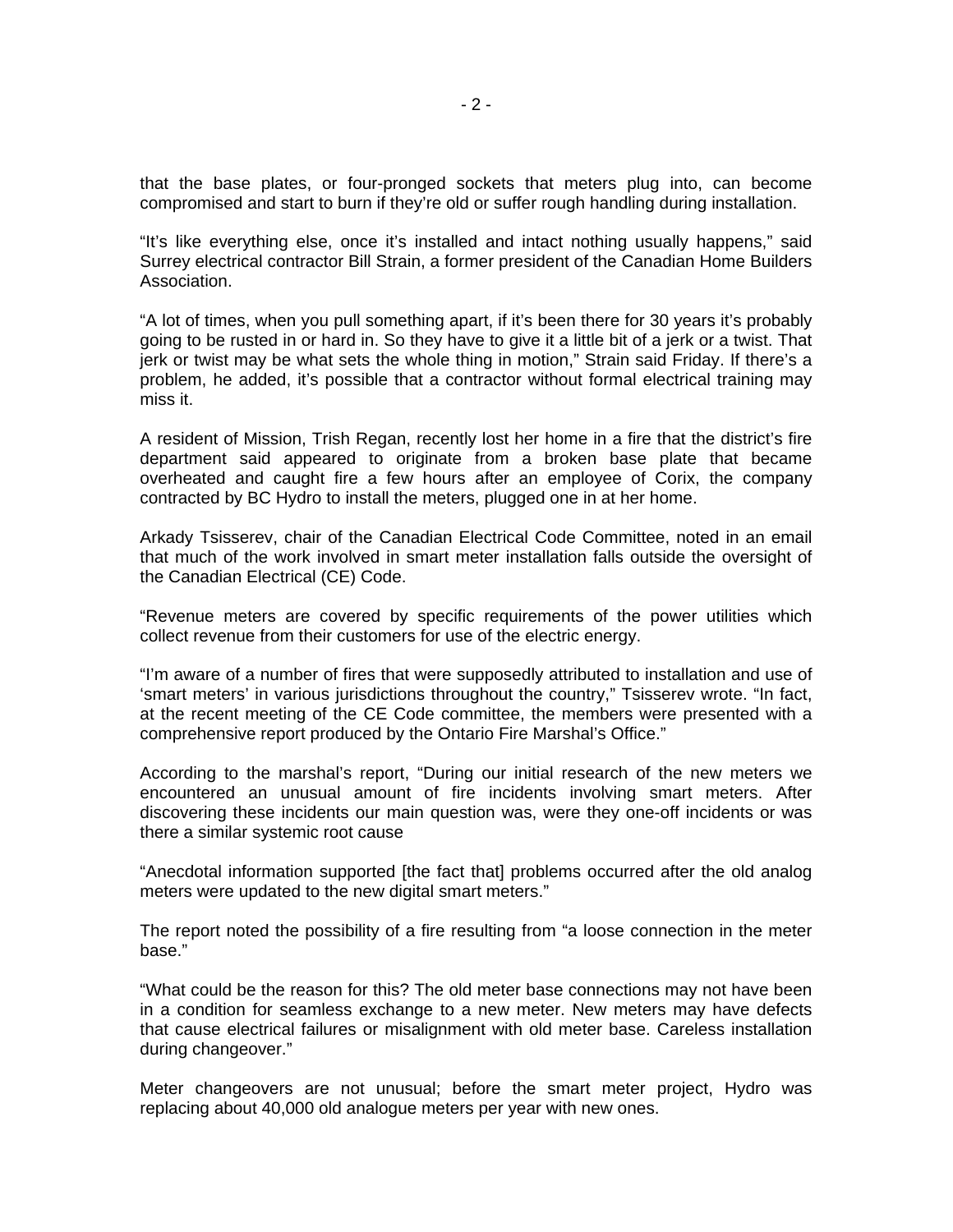In 0.5 per cent of cases, Hydro installers noted a faulty meter base and replaced it, according to smart meter deputy project officer Fiona Taylor.

That's more or less the same base plate replacement ratio that's arising from the smart meter installation, she said.

Cindy Verschoor, Hydro spokeswoman, said that unless a homeowner notices problems after the installation — such as lights flickering on and off, or dimming and brightening there's no need to worry about a problem with the plate.

"If you notice anything unusual of course give us a call or arrange to have an electrician do an inspection," Verschoor said. "You can tell by your lights. That's the best indicator."

Verschoor said Corix installation supervisors are certified electricians and they're always on standby to effect any plate repairs noted by the installers.

Gwenne Farrell, vice-president of Hydro inside workers union COPE 378, said the union isn't prepared to blame installers for the Mission incident but they challenge the "dismissive" way Hydro has pushed the project along regardless of public objections to the meters and a lack of regulatory scrutiny of the costs associated with the program.

"They have been legislated to have these installations competed by Dec. 31 of this year and they're going forward with that, regardless," Farrell said. "There are people who have overall concerns about the smart meters, people who don't want them. They don't seem to even acknowledge that there is a lot of concern about these smart meters going in."

Jonathan Hodes, a lawyer with Miller Thomson LLP who is familiar with insurance claims, anticipates that Regan's insurance company will look to recover the cost of any payout it makes to the homeowner.

It's possible that Hydro could take similar action. "If Hydro does get sued at some point I would expect – it wouldn't surprise me at all – if they filed a defence or a response to the lawsuit blaming whoever they think they can blame to try to avoid liability," Hodes said.

- See more at: http://www.oafc.on.ca/article/unusual-number-fires-smart-meters-linkedontario-fire-marshal-says-faulty-base-plates-could#sthash.036O2GDR.dpuf

\_\_\_\_\_\_\_\_\_\_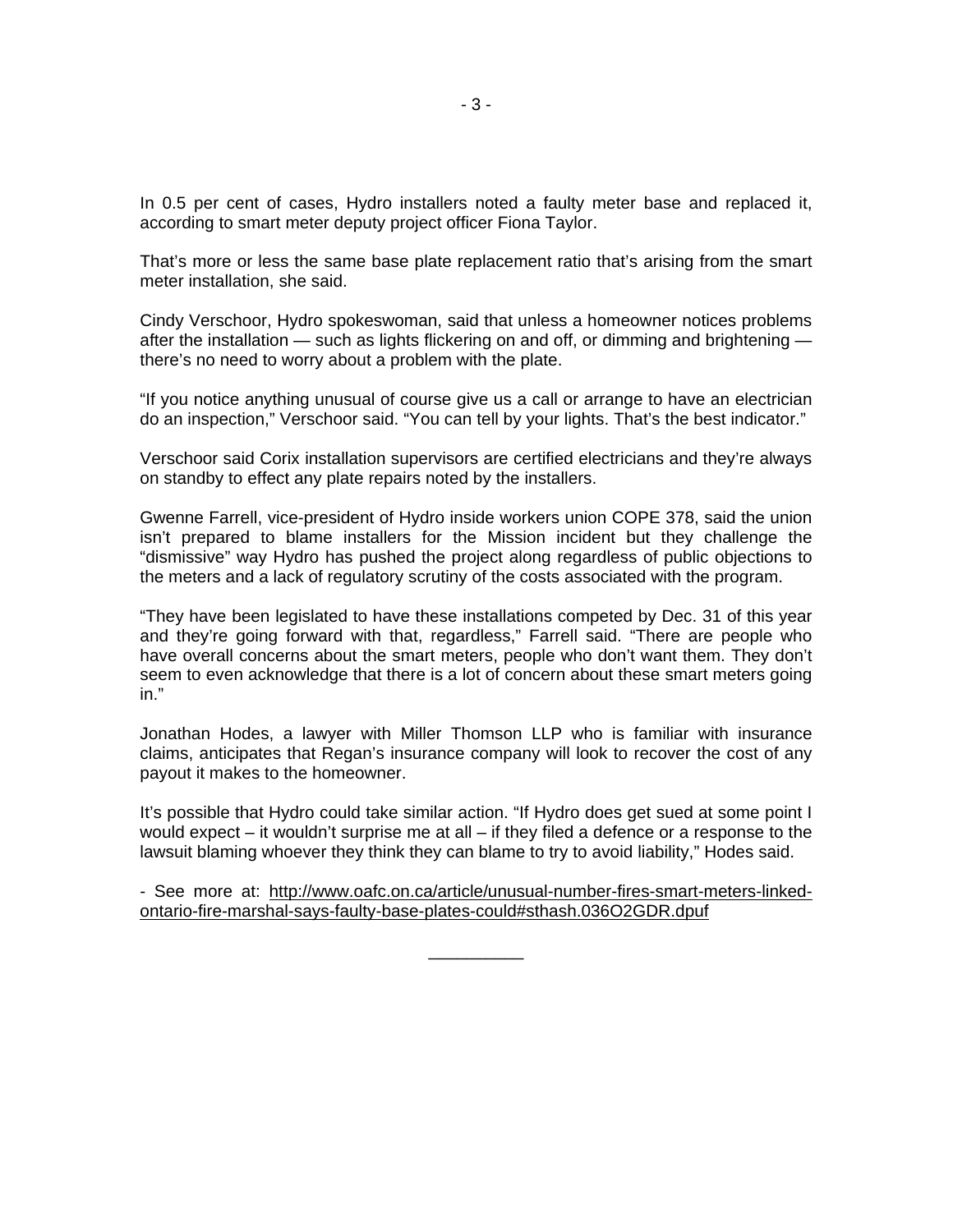### UTILITY "SMART METERS"

Presented by: Armen Kassabian B.A.Sc. M.Sc. P.Eng. 416 452-0209 [armen.kassabian@ontario.ca](mailto:armen.kassabian@ontario.ca)

> Steven Silver B.Sc. P.Eng. 705 818-1587

Office of the Fire Marshal Fire Investigation Services 2284 Nursery Road, Midhurst L0L 1X0



Date: June 15 2012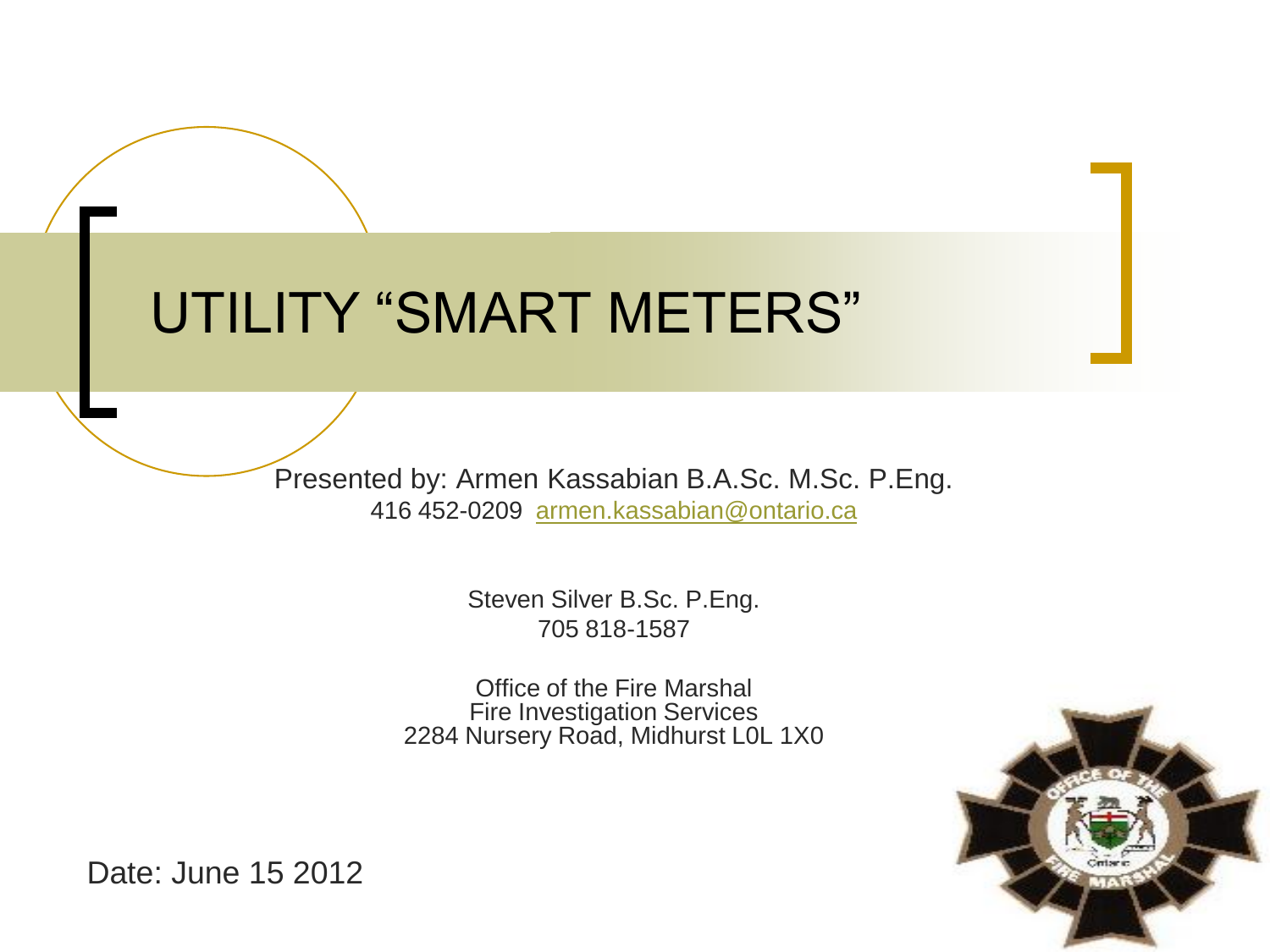# **Outline**

- Background of Smart Meters
- Why the Office of the Ontario Fire Marshal (OFM) became interested
- Current Incidents
- Code Review
- Installation review

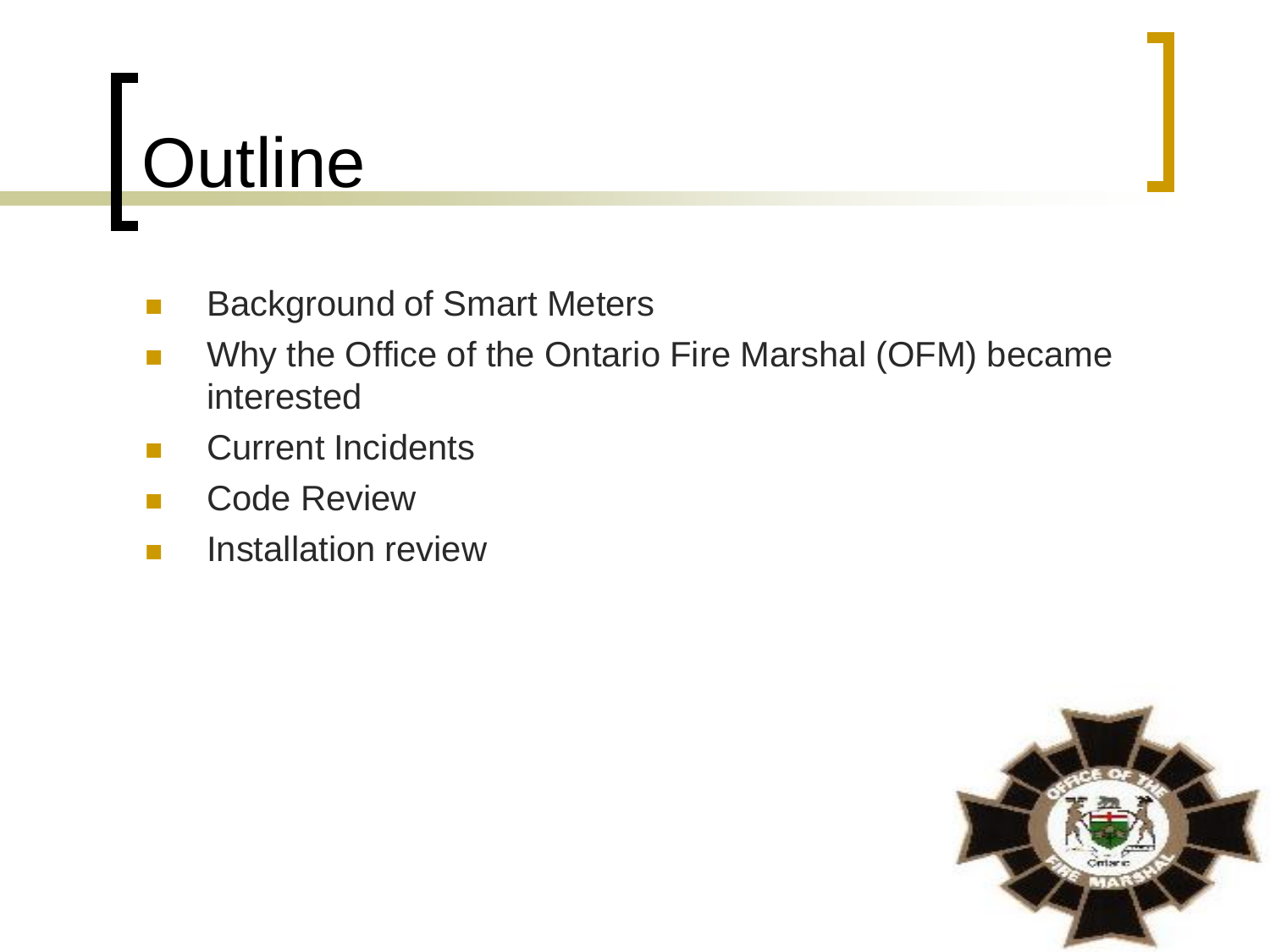### BACKGROUND

- Rolling out in 2009, local utilities started to install smart meters in every home and small business throughout Ontario
- Smart meters were a part of a new "Advanced Metering Infrastructure (AMI)" a part of the new electrical system in Ontario, which is anticipated to be completed by 2025.

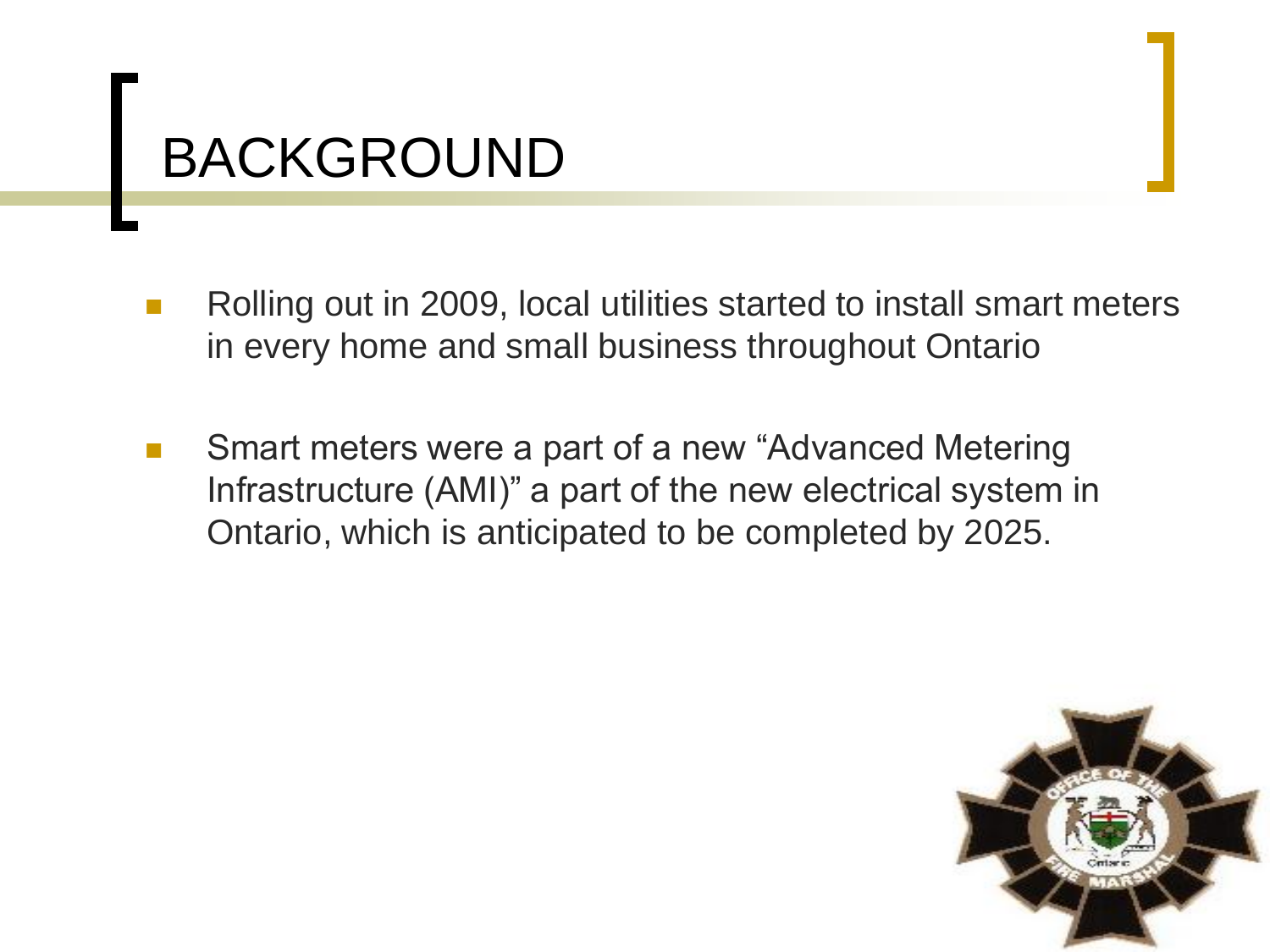## Advanced Metering

- Consists of two parts
	- "Smart Meters"
	- a "time-of-use" electricity price structure
		- **Most recent update May 2012**



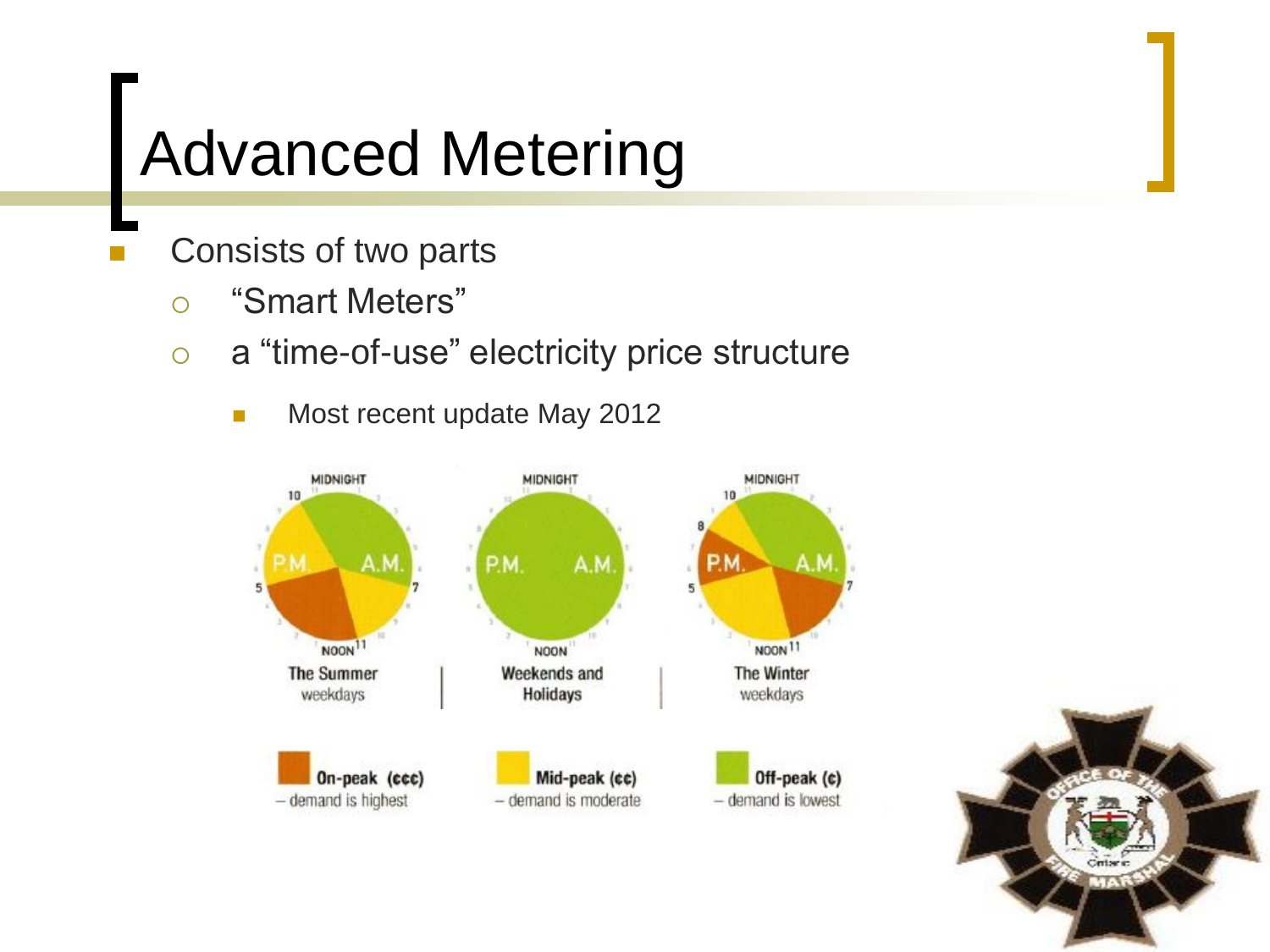# Our Interests

- The new Smart Meters, which are also referred to as watt/hour meters record electrical consumption data with reference to time.
- The new meters internally store data, using **E**lectrically **E**rasable **P**rogrammable **R**ead **O**nly **M**emory (EEPROM). As such if power is lost or cut (due to a fire or the meter being disengaged) the data would still be preserved.
- The OFM wanted to see how we could use this new recorded information for fire investigations and public safety.

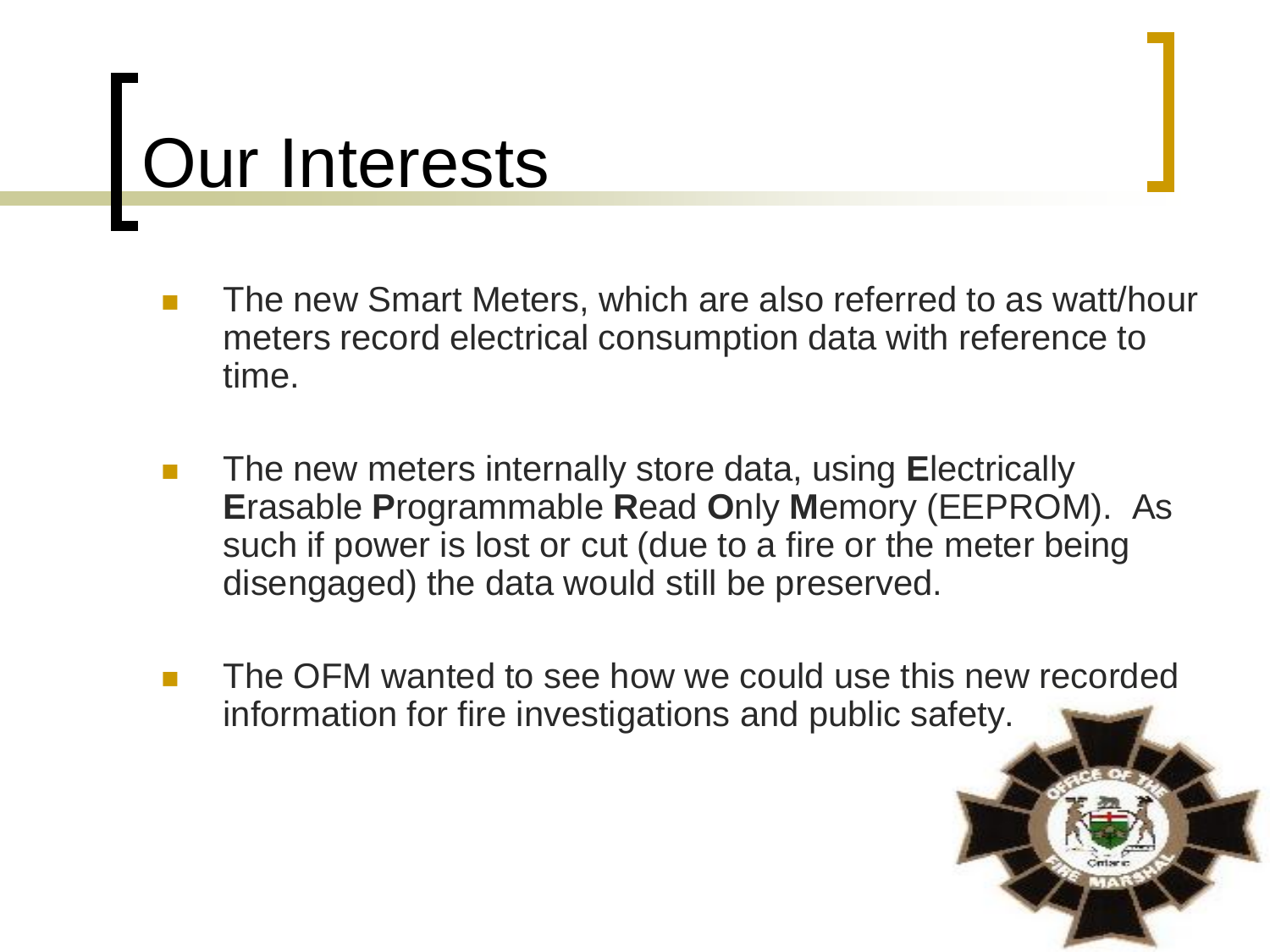# Our Interests

- We were informed that the new meters were built with future technologies in mind. In addition to traditional watt hour metering, the new meters were designed to record other data in reference to time.
- Some of the capabilities include recording both voltage and current per separate leg.
- The OFM wants to explore the recording of both current and voltage readings in order to identify arc faults occurring before or during fire incidents

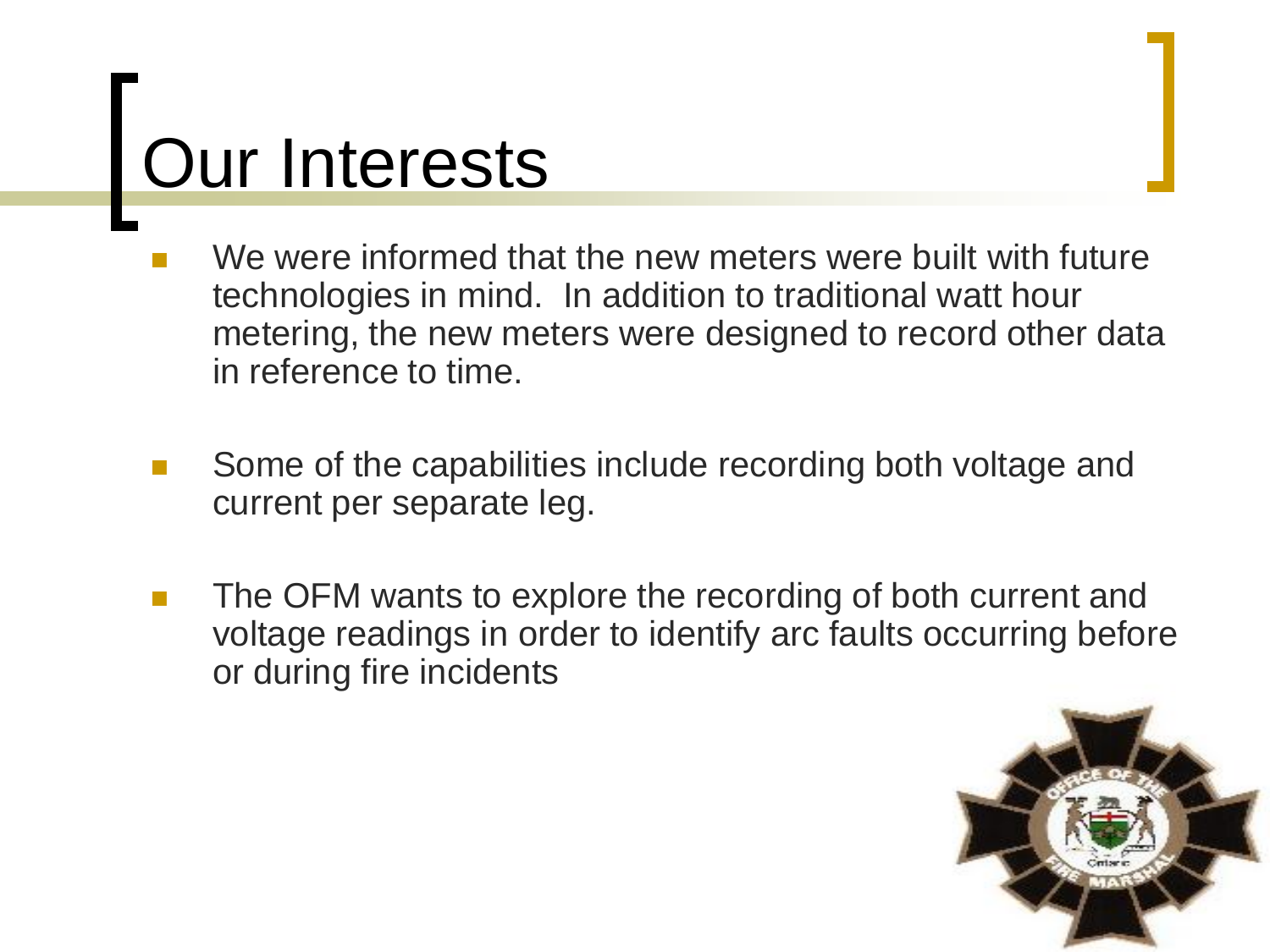# Current Technologies

- Currently we are aware of seven different AMI technologies being deployed in Ontario.
	- Elster's EnergyAxis AMI, which is a controlled mesh network system.
	- Trilliant meter, which also is based on controlled mesh technology
	- Sensus Metering Systems' AMI, which is a point-to-point long range radio system
	- o Tantalus Systems' TUNet technology, which is a hybrid wireless communication system that operates on a variety of meter manufacturers device types and can be retrofitted to existing electromechanical meters.
	- GE Energy, Itron, Landis + Gyr, Schneider Electric USA Inc., Triacta Power Technologies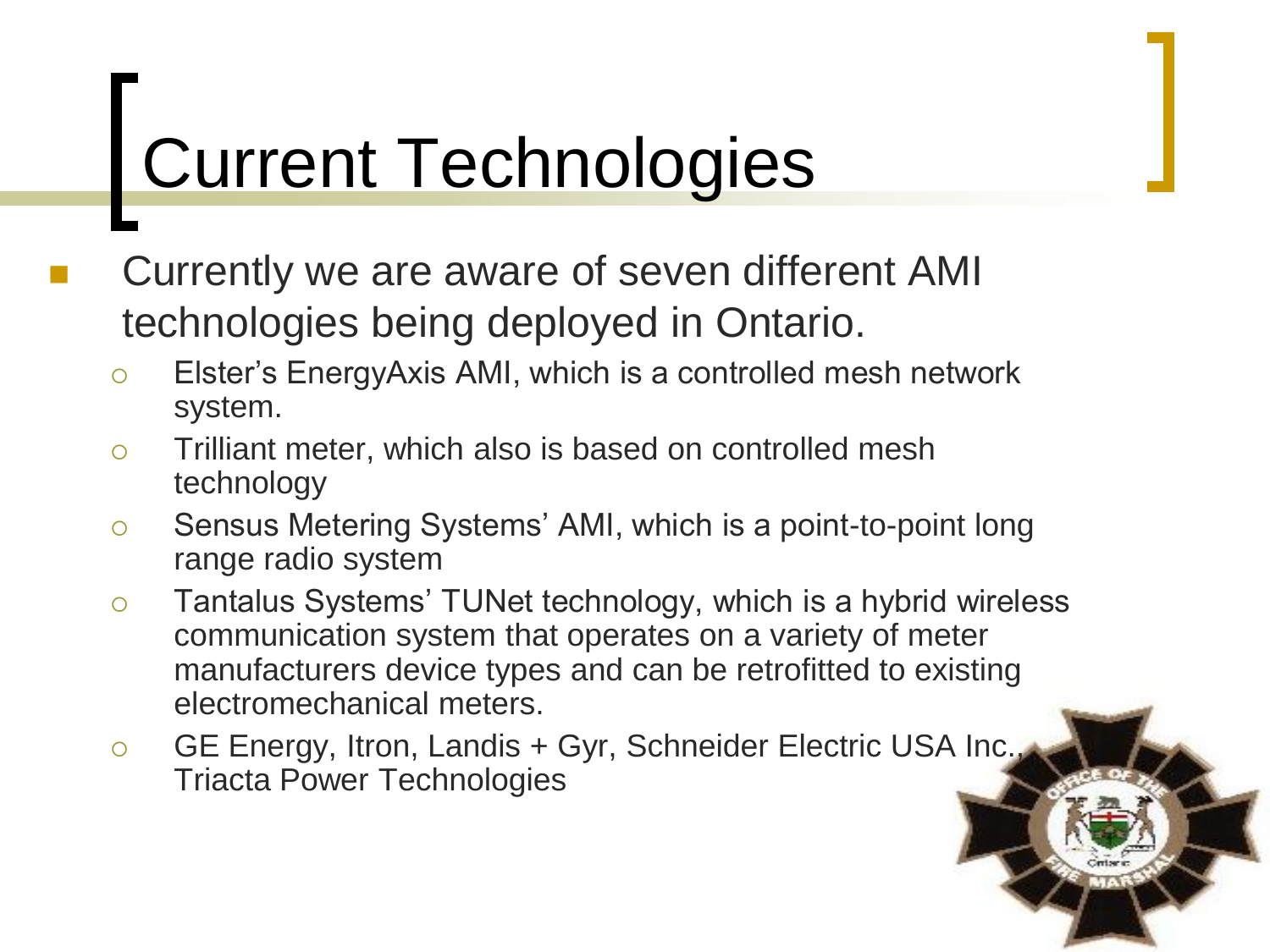# Elster's EnergyAxis AMI

- While there are many technologies we are going to discuss the Elster meter as an example
- 1. Elster's meters measure and store consumption data in the meter (registers and interval data) and make the data available to the Gatekeeper (GK) to which it is registered on request.
- 2. Based on a schedule configured in the GK, the GK retrieves data from the meters that are registered to it and stores the data.

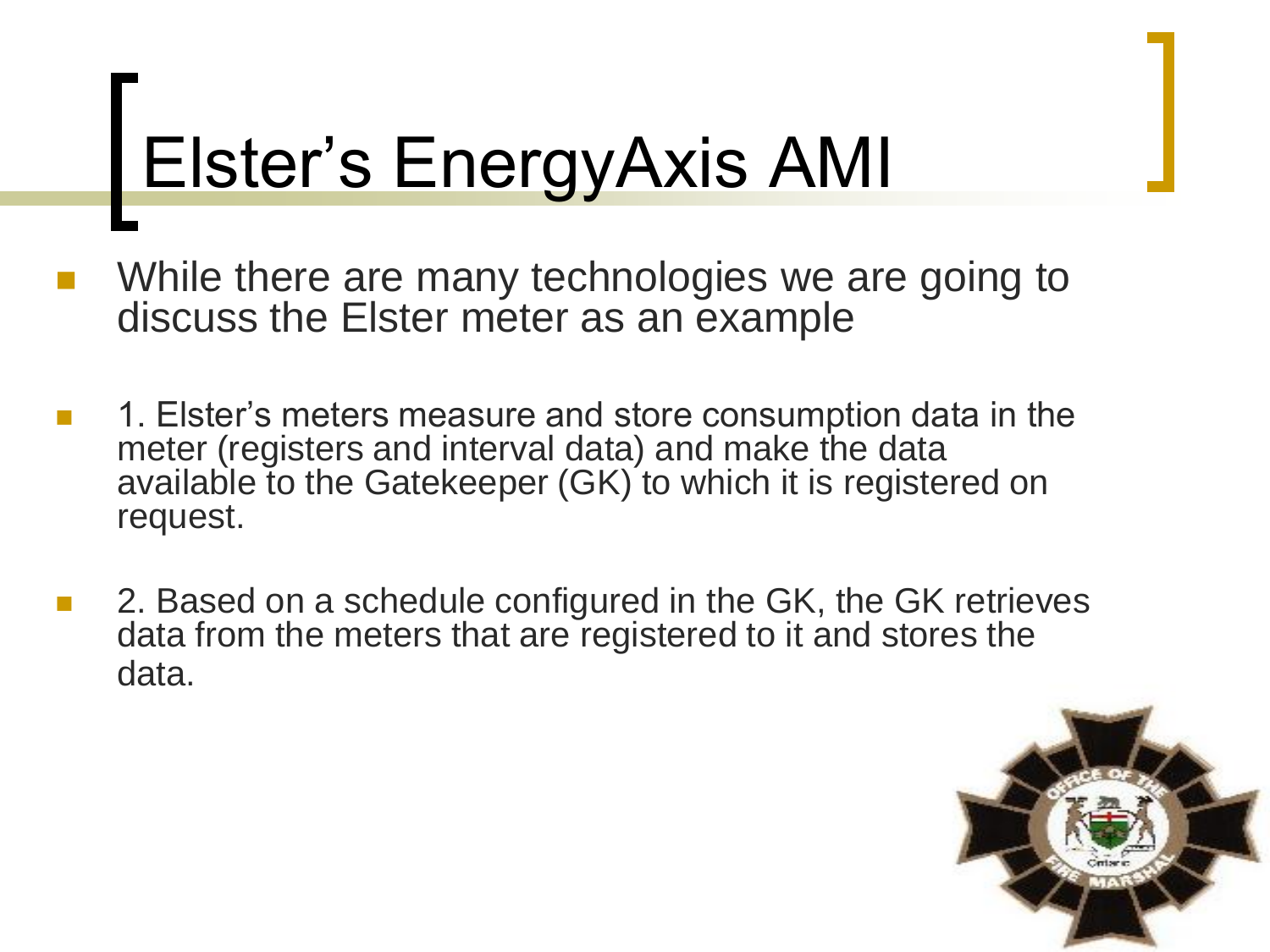# Elster's EnergyAxis AMI

 3. The EnergyAxis Management System (EA\_MS) retrieves the data from the GKs based on schedules. EA\_MS gives the customer flexibility as to what data is collected and when it is collected. EA\_MS then exports the data in standard XML format with the files to be processed by downstream utility systems such as MDM, CIS, Outage Management Systems, etc.

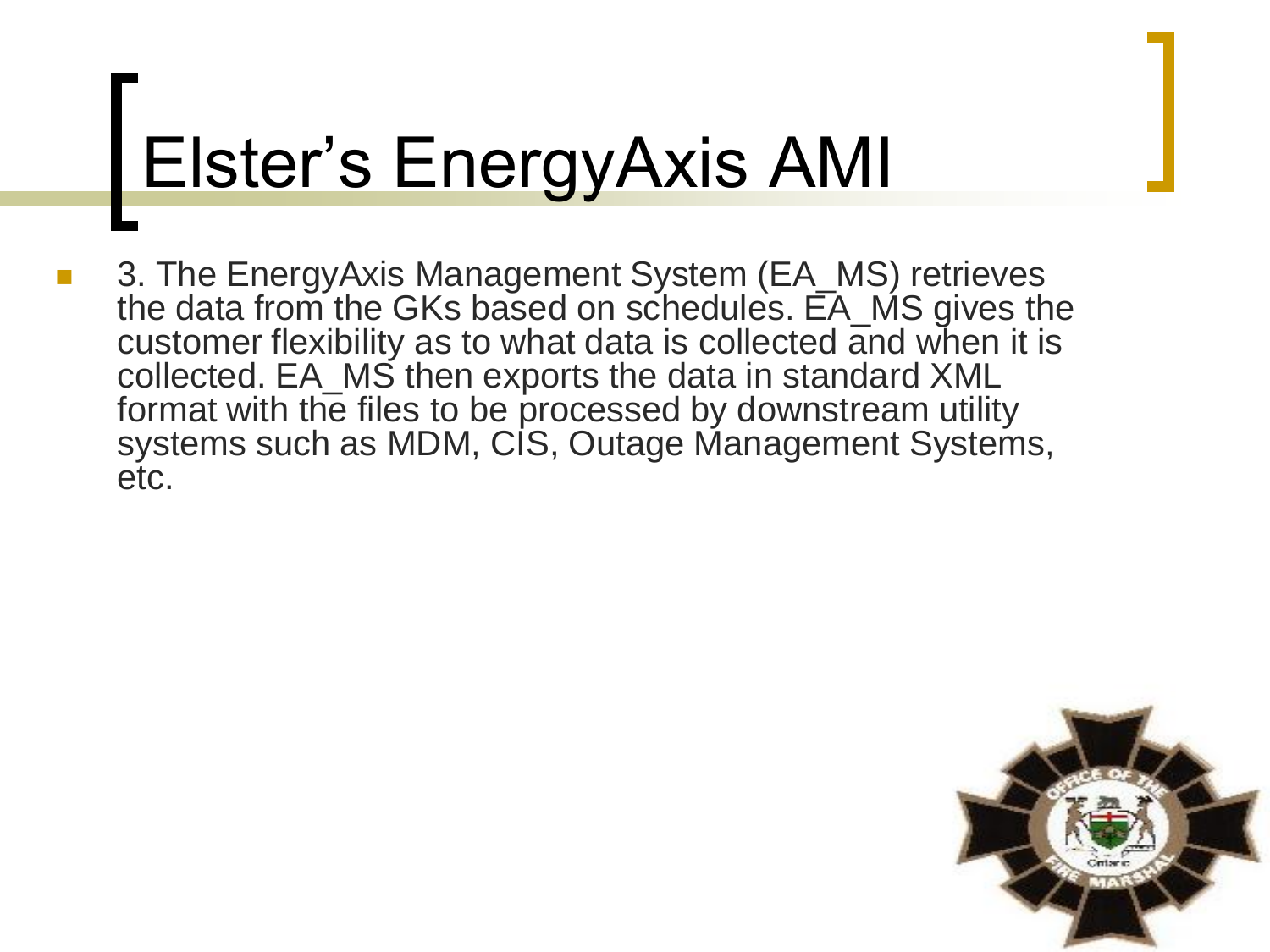- During our initial research of the new meters we encountered an unusual amount of fire incidents involving smart meters
- **EXTERN After discovering these incidents our main question was;**

- o were they one off incidents or was there a similar systemic root cause
- Anecdotal information supported problems occurred after the old analog meters were updated to the new digital Smart **Meters**

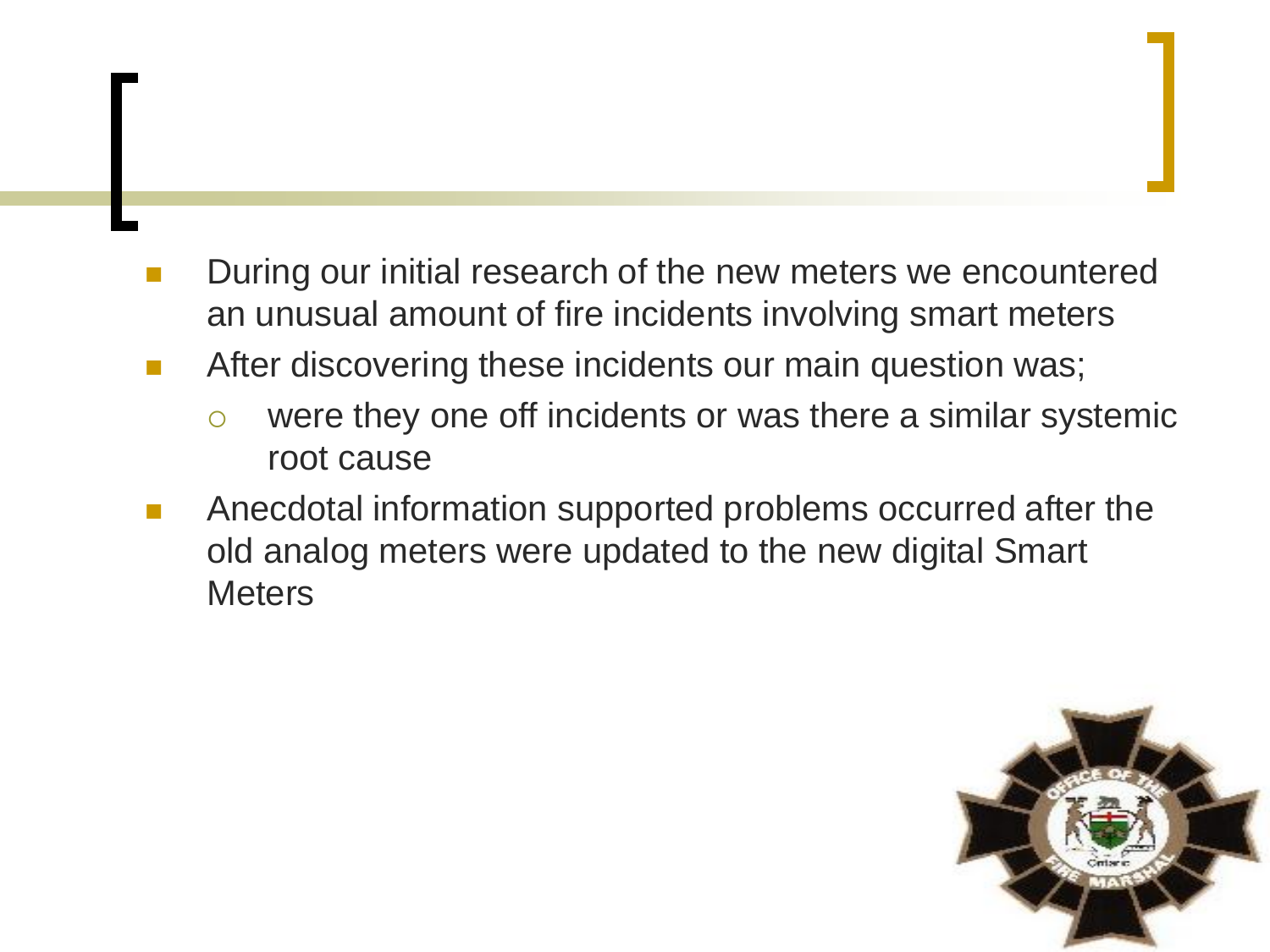One report in particular included a number of meters in the Cobdin area of Eastern Ontario where the meters had experienced overheating

- However prior to any proper investigation the utility company had removed and replaced the meters from the effected areas
- Other reports indicate problems with metal-oxide varistor (MOV) overheating and initiating fires

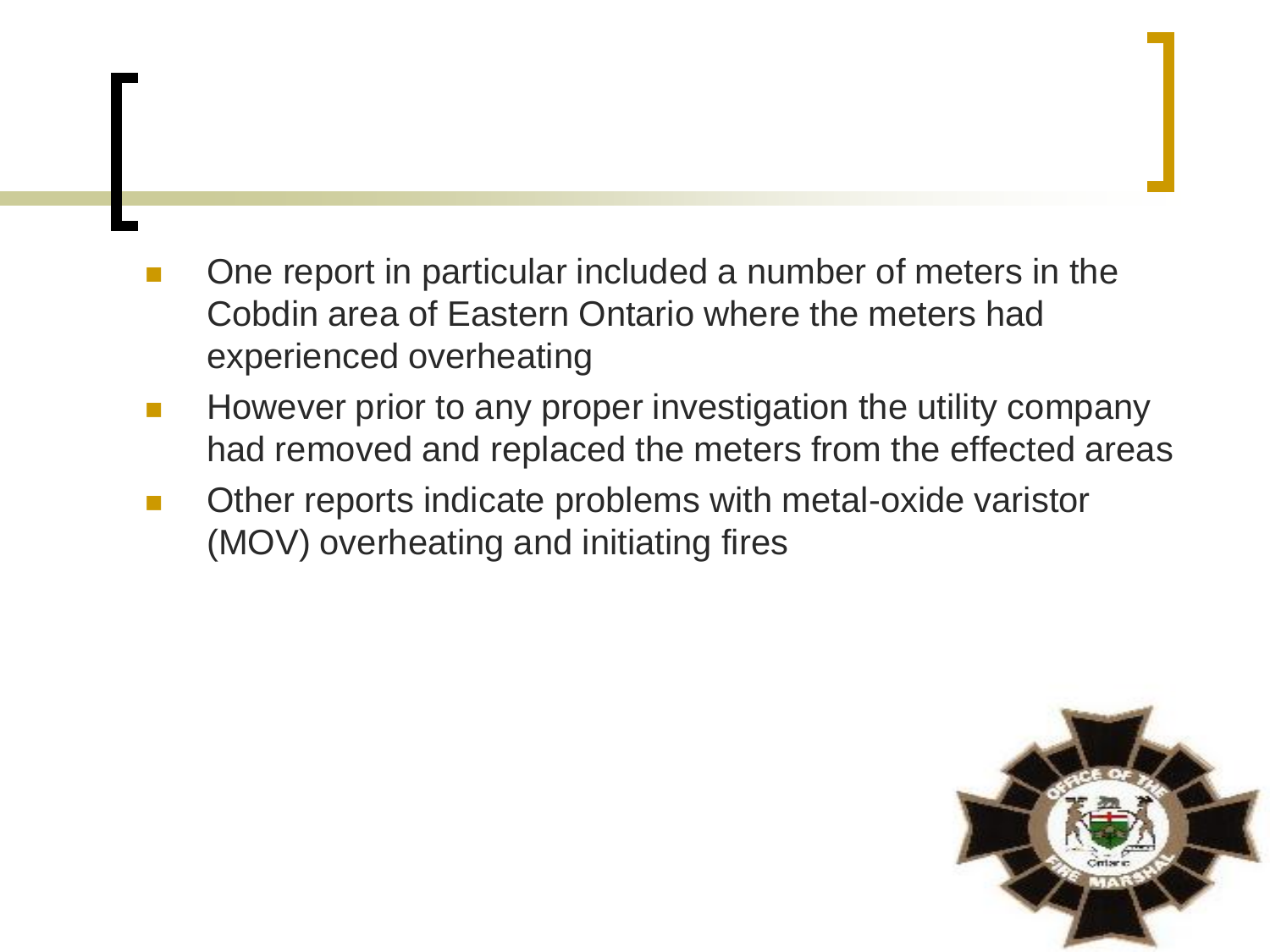### Fire Incidents Occurring around Hydro **Meters**



Deep River, ON



Pickering, ON



Nanaimo, BC





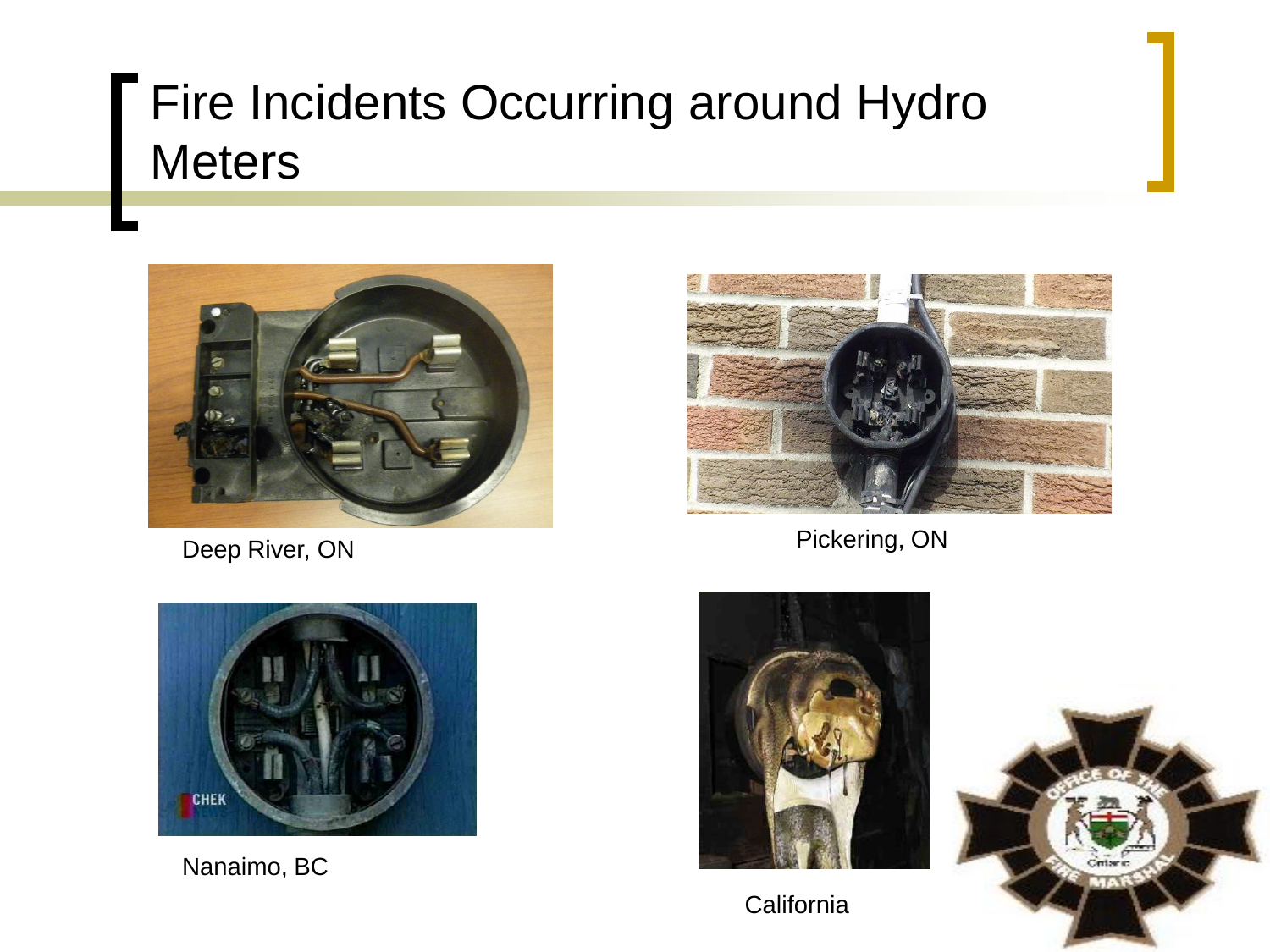The OFM has observed drastic differences to how meters and the meter bases react in a fire .



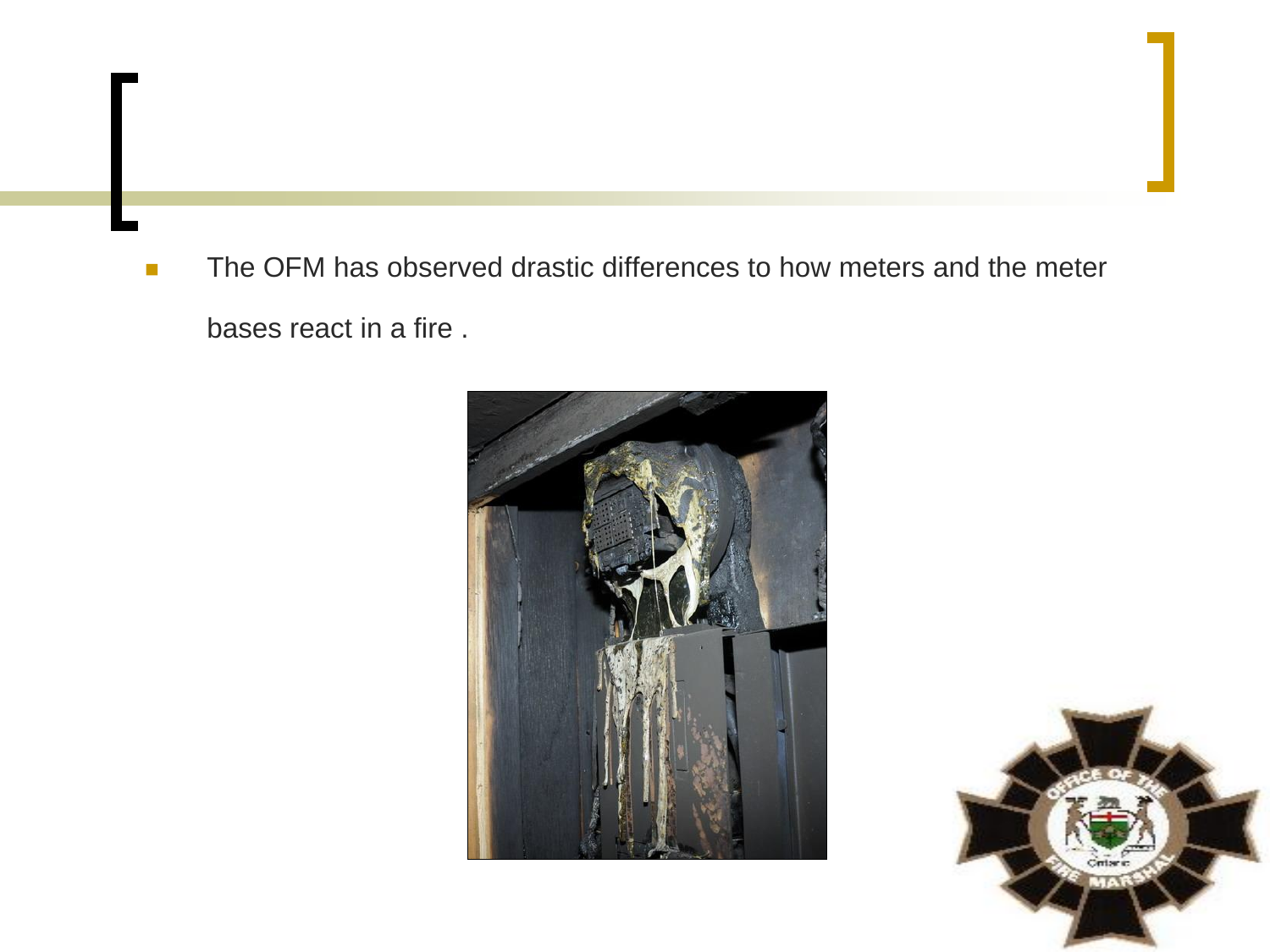- Our first question was to identify the current safety standards for the meter bases and then the smart meters and see where they differed.
- **First we needed to determine which part of the Electrical Code** applied to each component
	- Part I is the safety standard for electrical installations.
	- Part II is a list of standards for the evaluation of electrical equipment or installations. (Part I requires that electrical products be approved to a Part II standard)
	- **Part III is the safety standard for power distribution and transmission circuits**
	- $\circ$  Part IV is set of objective-based standards that may be used in certain industrial or institutional installations.
	- Part V establishes standards for the inspection of electrical installation in residential buildings.

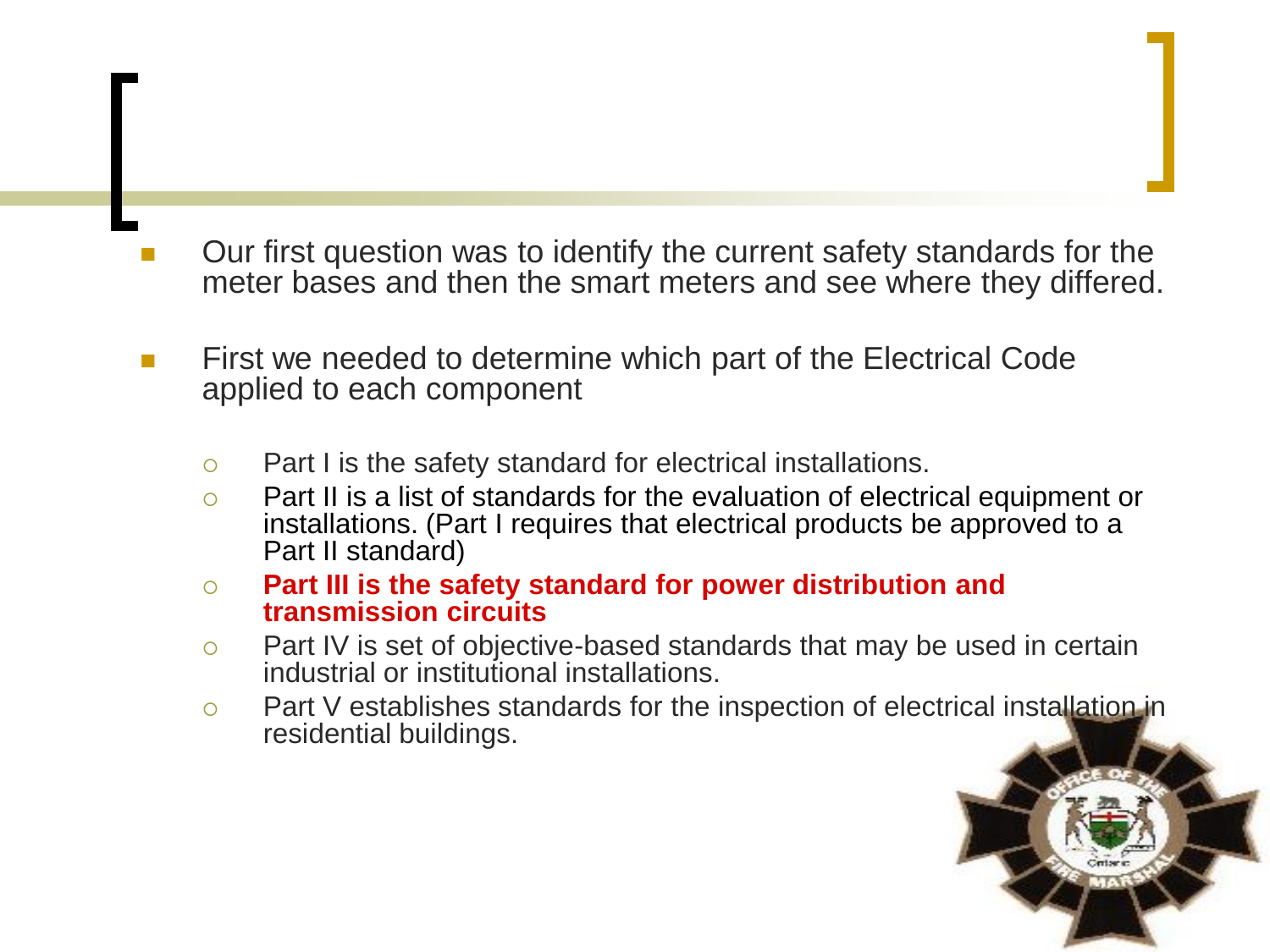### O Reg. 22/04 "Electrical Distribution Safety"

 O. Reg. 22/04 "Electrical Distribution Safety" establishes objective based electrical safety requirements for the design, construction, and maintenance of electrical distribution systems owned by licensed distributors. O. Reg. 22/04 was described by the ESA as an addition to part 3 of EC.

### O. Reg. 22/04 "Electrical Distribution Safety"

- 2. Application
	- (3) This Regulation applies with respect to a distribution system as far as the **ownership demarcation point** and no further
	- (4) The ESC, and not this Regulation applies with respect to,
		- $\circ$  (a) electrical installations and electrical equipment located beyond the ownership demarcation point, EXCEPT for revenue metering equipment and associated equipment, current transformers, voltage transformers and remote terminal units;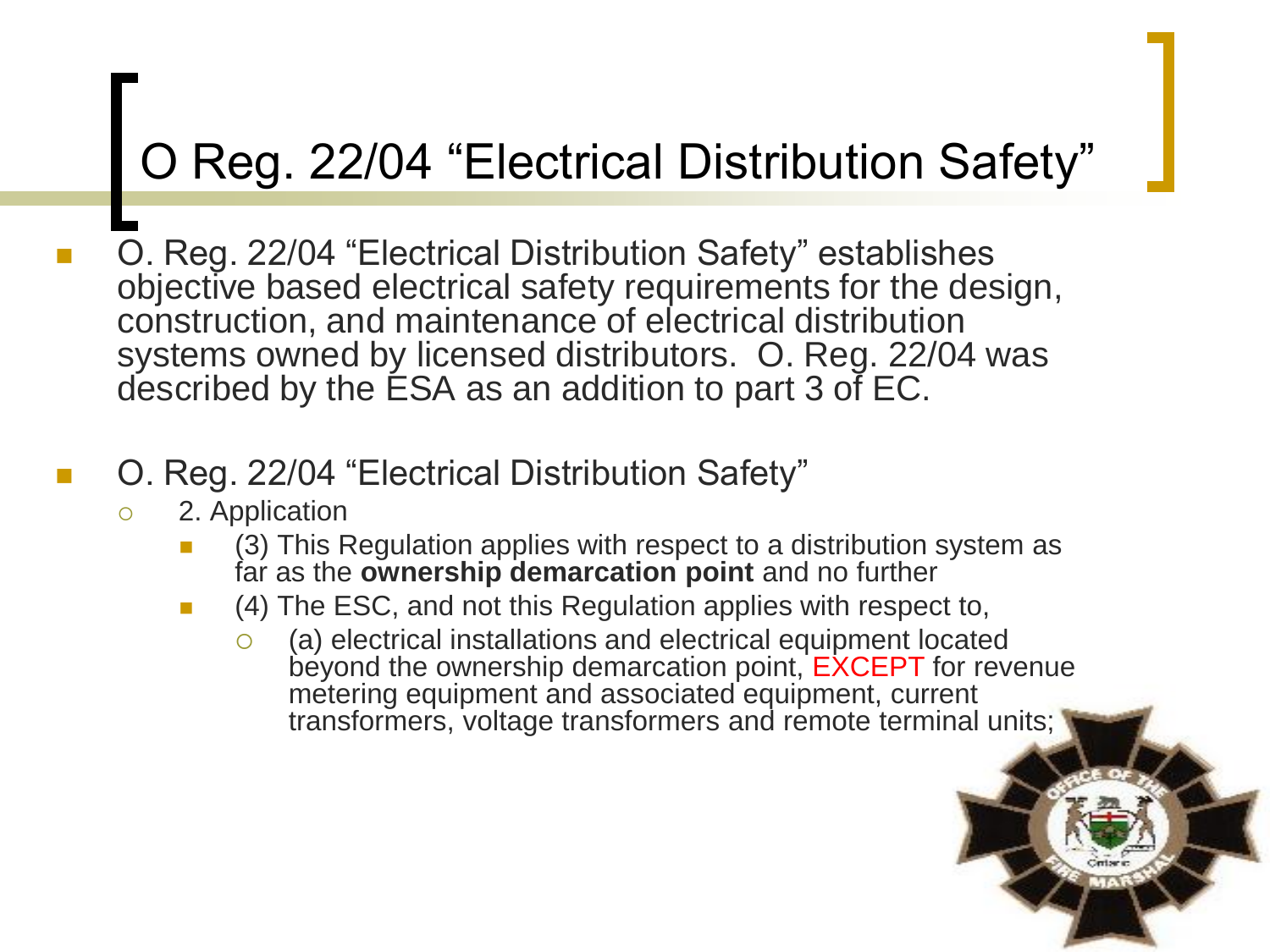# Demarcation Point

### "**ownership demarcation point"** means the point,

- $\circ$  (a) at which the distributor's ownership of a distribution system, including connection assets, ends at the customer, and
- $\circ$  (b) that is not located beyond,
	- i. the first set of terminals located on or in any building, or
	- **i** ii. an electrical room or vault in a building where the electrical room or vault is of tamperproof construction, bears a sign to indicate that it is an electrical room or vault and is accessible only to authorized persons (Reg.22/04)

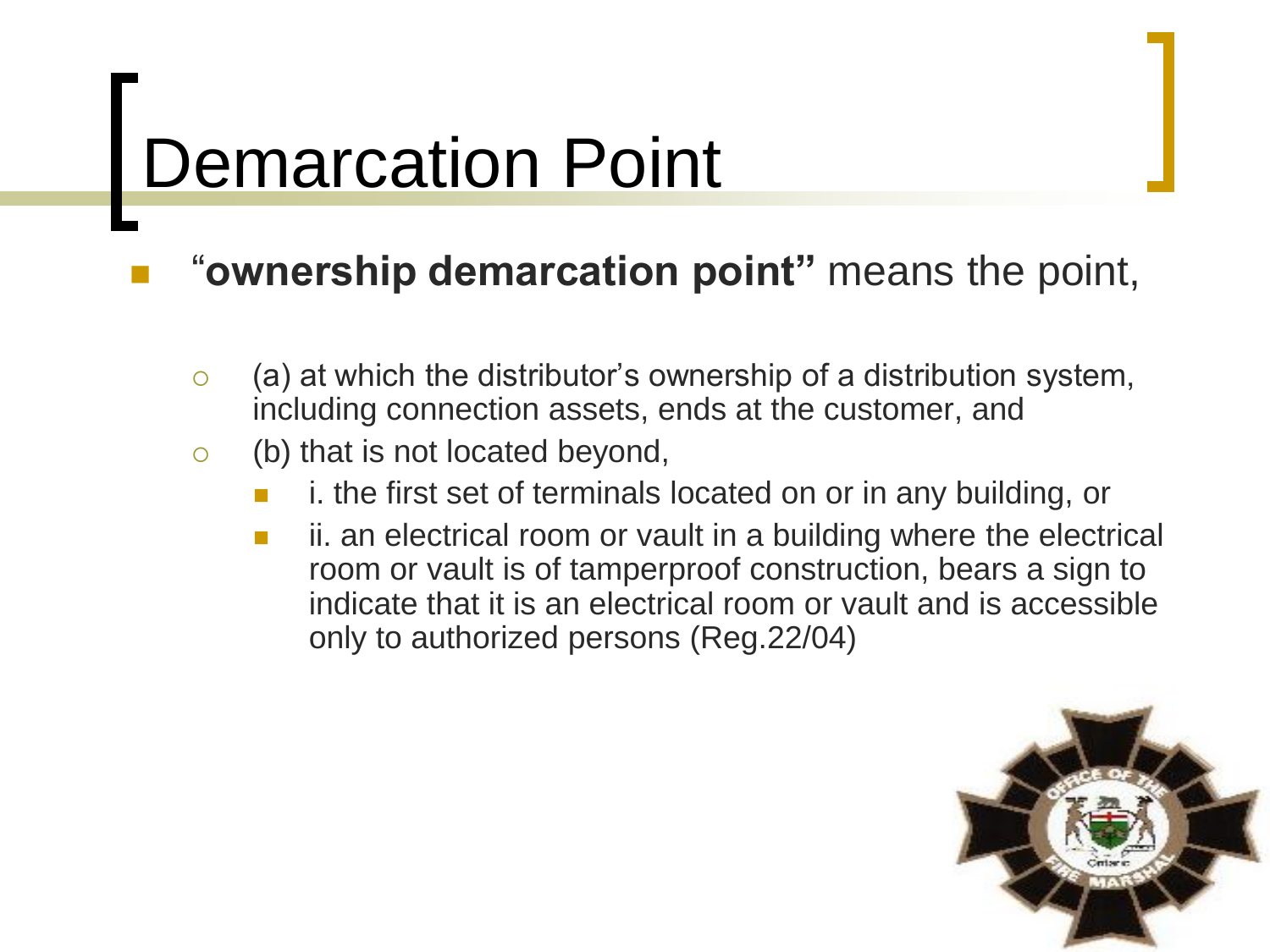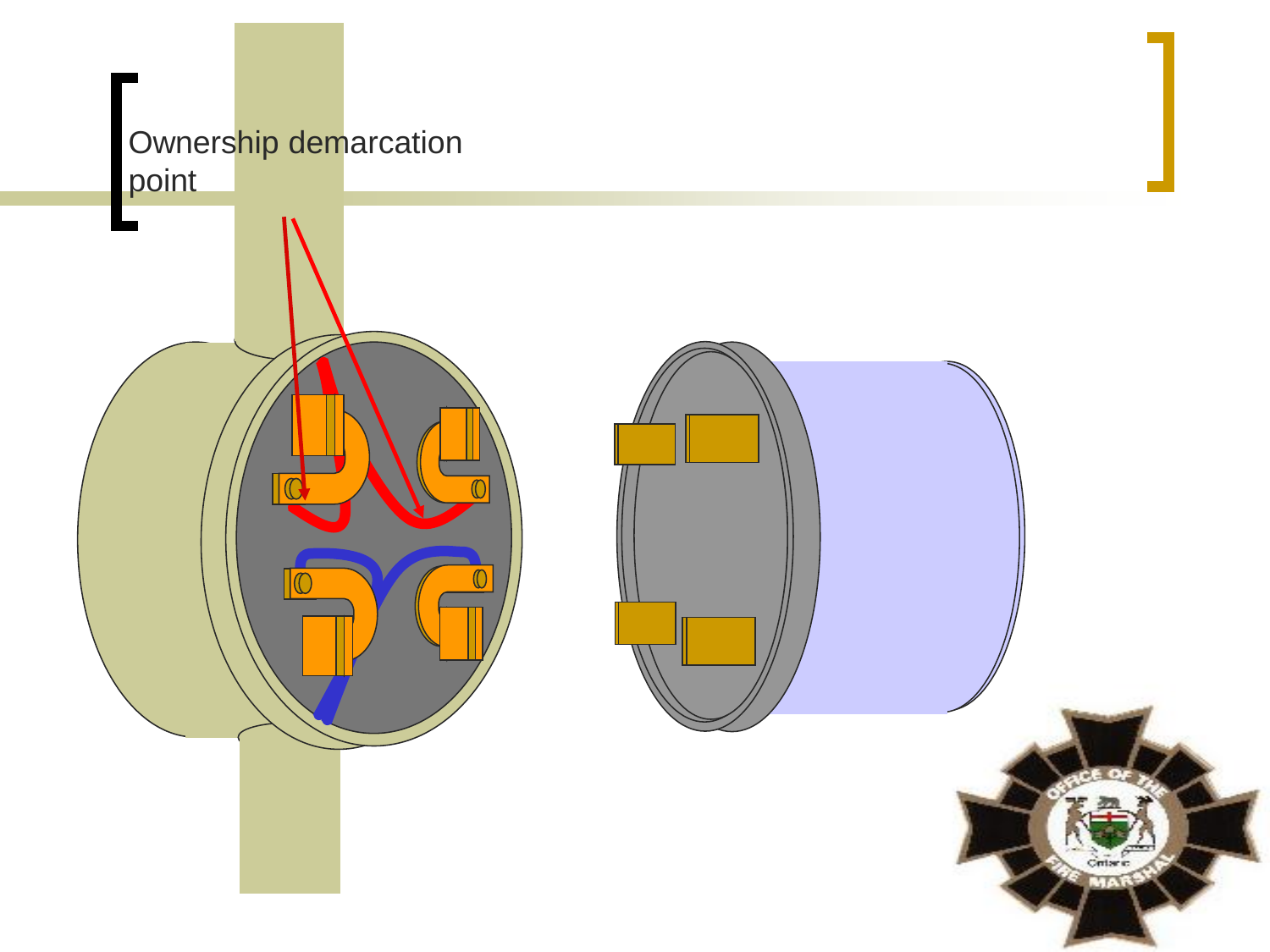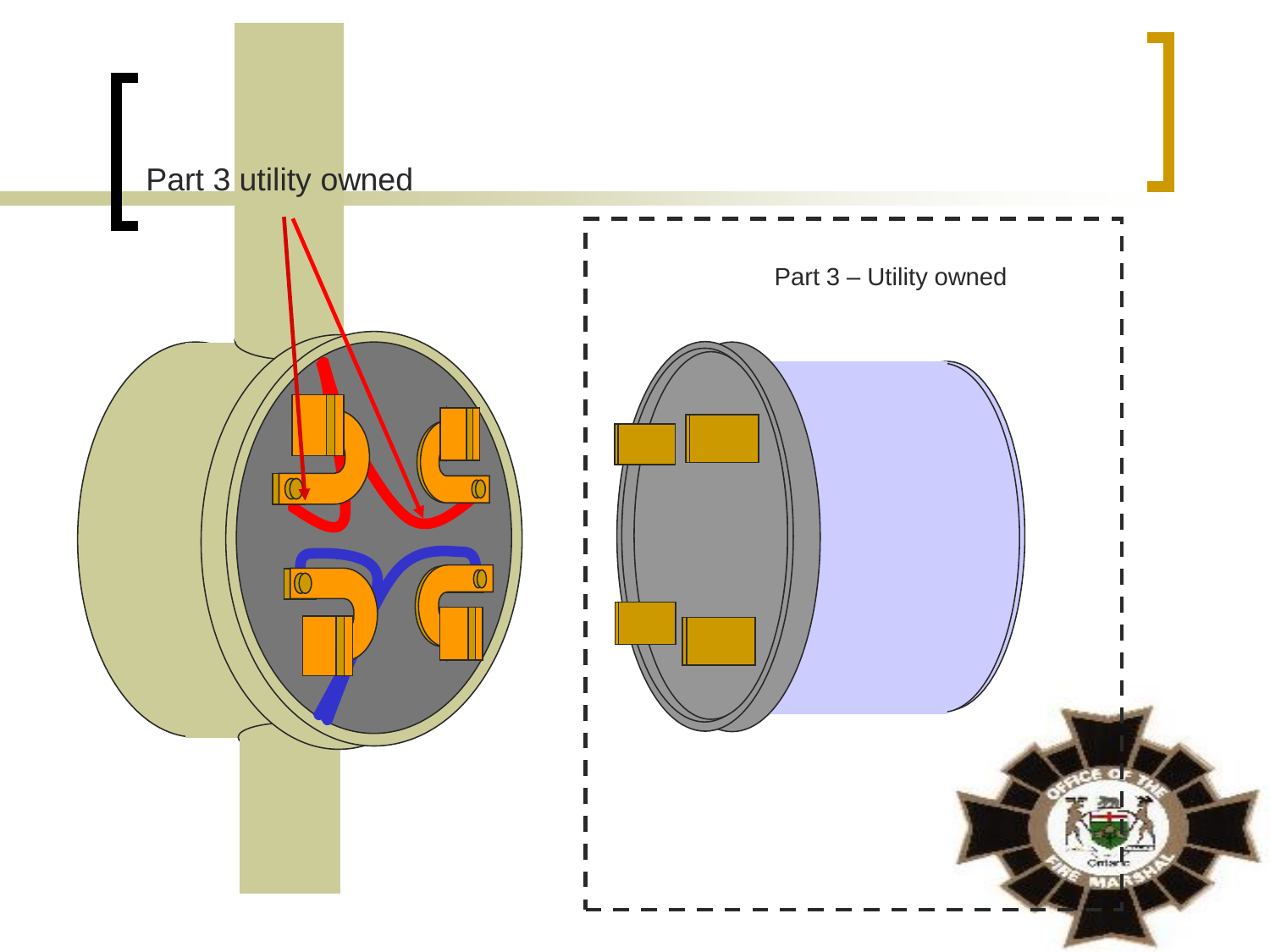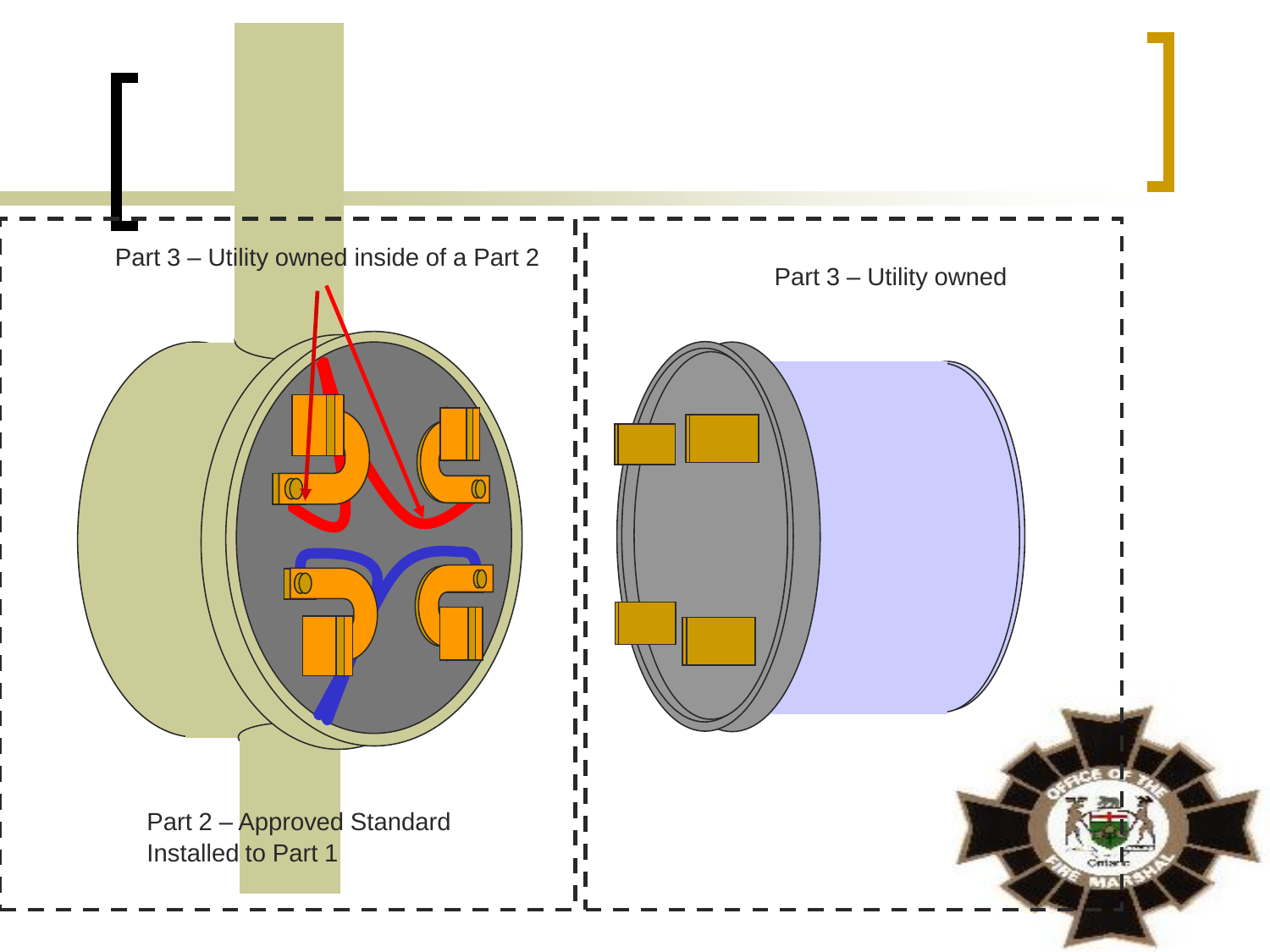- Considering the meter base fell under part II of the EC we were easily able to find the CSA standard which applied, C22.2 No 115-M1989
- For the meters however it wasn't really obvious which construction standards applied to them
- Both CSA and ESA were uncertain as meters fell in Part 3

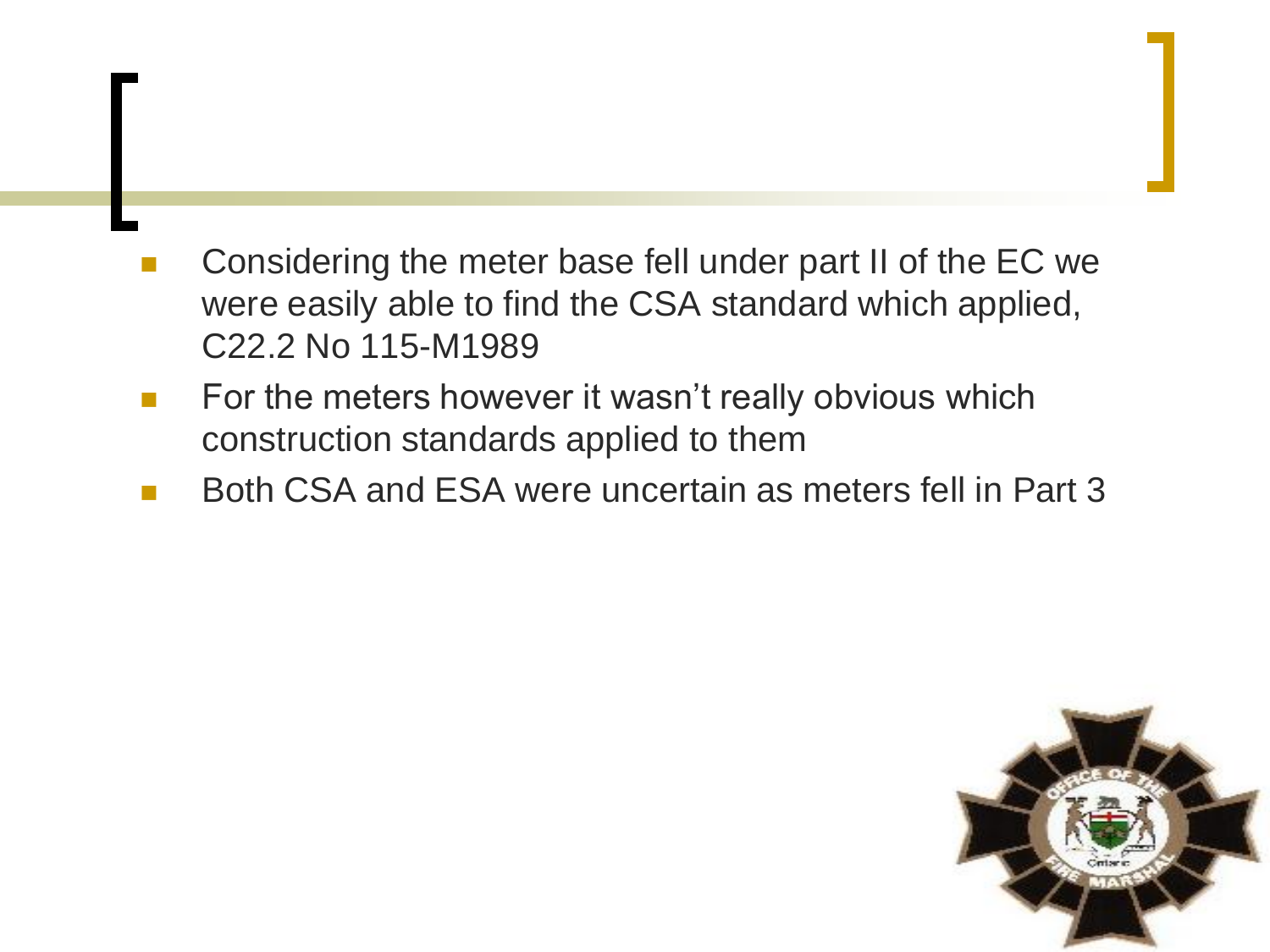- **The original design specification for Ontario was:**
- **Electricity Act** 
	- O Reg. 440/07 "Functional Specification for an advanced metering infrastructure"
		- Only specifies minimum functionality requirements
		- ie:
			- (YYYY-MM-DD hh:mm)
			- Meters must have the ability to store the data
			- Successfully transmit at least 98.0% of all meter reads in any daily period
	- $\circ$  O Reg. 425/06
		- Adoption of O Reg. 440/07

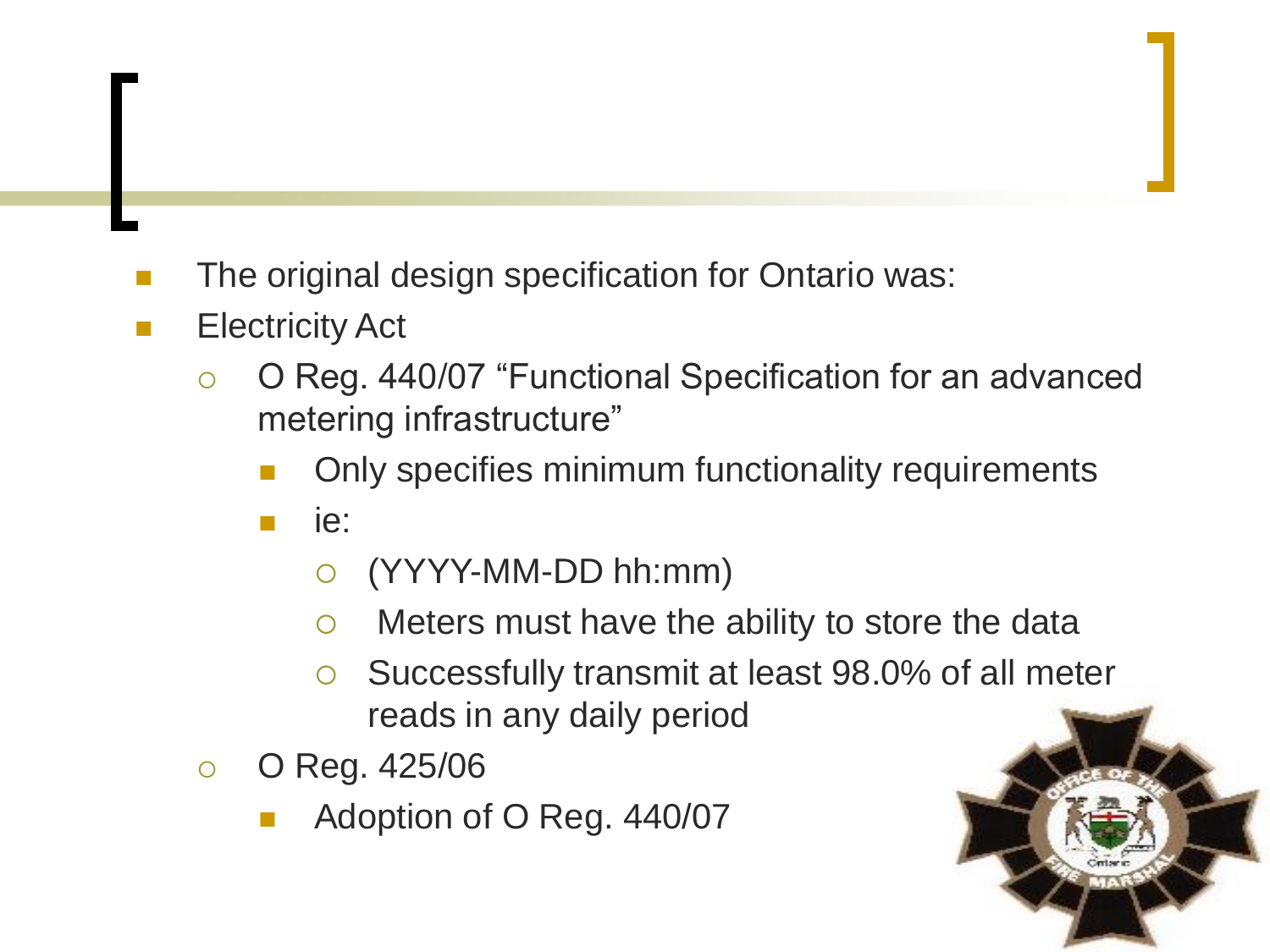- Going back to O. Reg. 22/04 "Electrical Distribution Safety"
- 6. Approval of electrical equipment
	- $\circ$  (1) Electrical equipment that is part of a distribution system is approved if,
		- (a) its design and construction meet any of the standards for approval of equipment set out in Rule 2- 024 of the EC; or
		- (b) its design and construction comply with a code or standard under a rule of the distributor that provides an assurance of safety of the equipment that is the equivalent of the assurance of safety provided by the standards referenced in clause (a).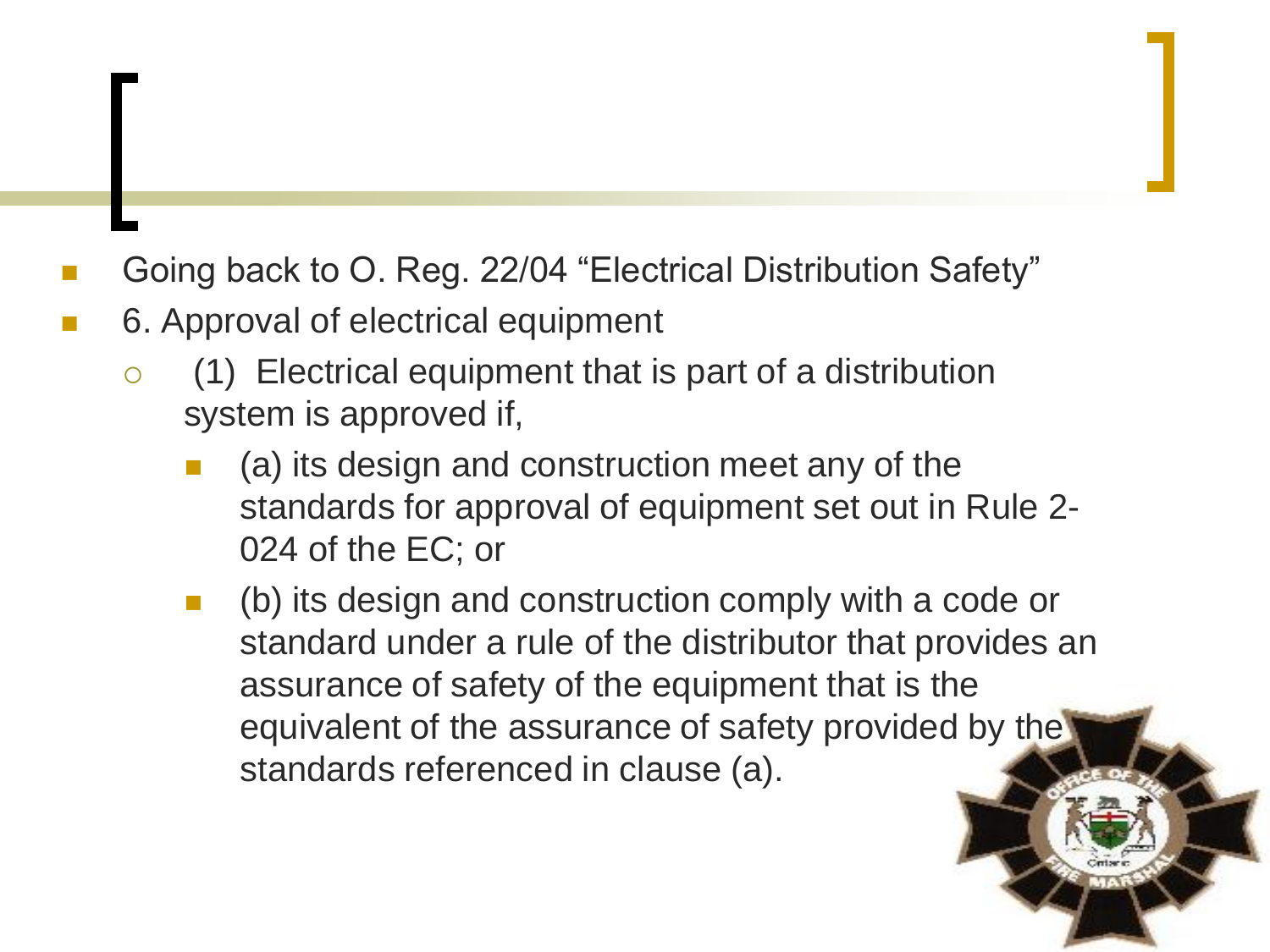- Rule 2-024
	- 2-024 Approval of electrical equipment
		- **1** (1) Electrical equipment shall be deemed to be approved if it has been approved according to the process set out in section 2 of Ontario regulation 438/07

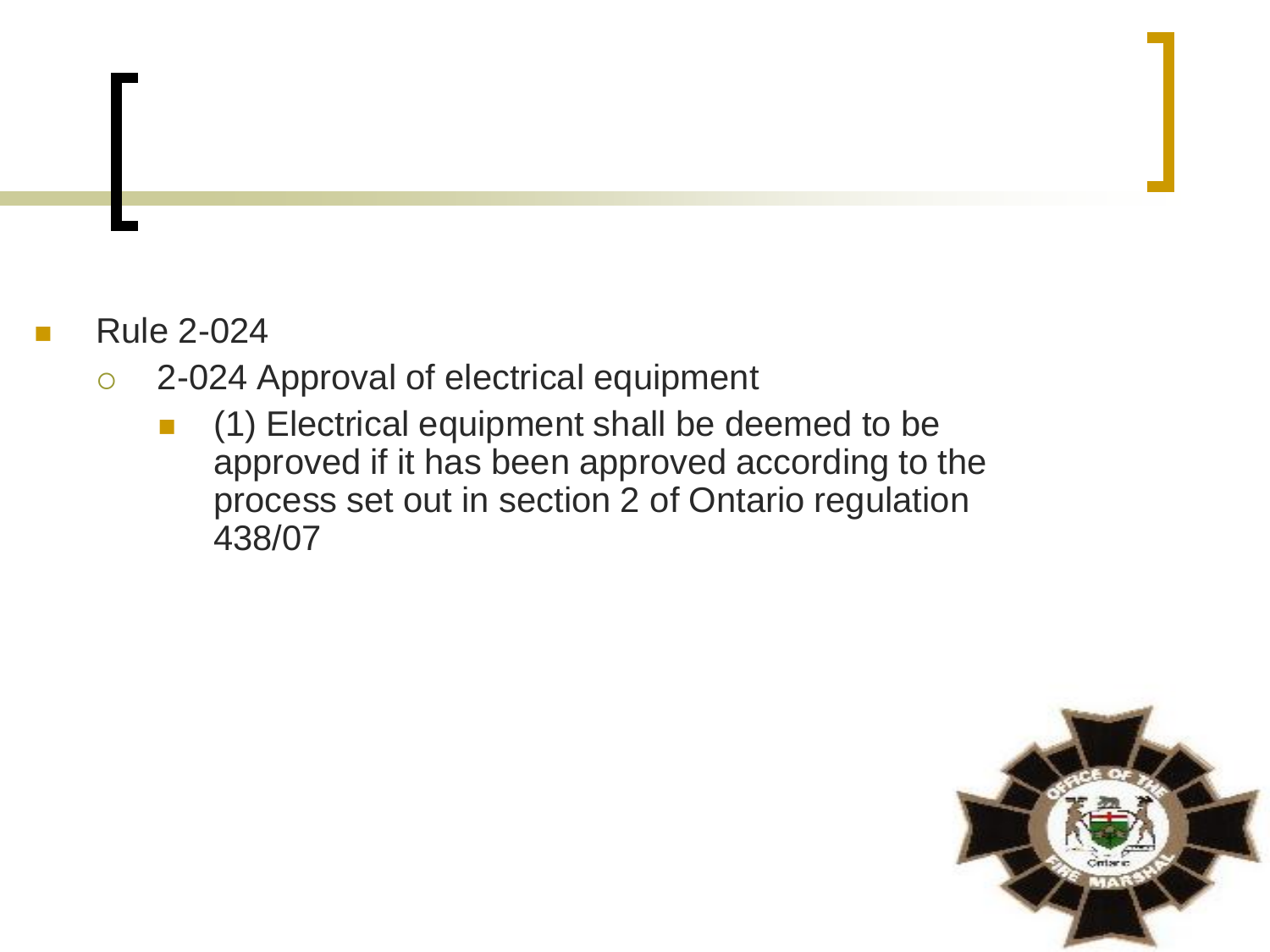#### O. Reg. 438/07

- 2. An electrical product or device that falls into one of the following categories is deemed to be approved:
- 1. An electrical product or device for which a certification body has issued a report certifying that the electrical product or device conforms to the applicable standards for the electrical product or device
- 2. An electrical product of device, if a field evaluation agency has examined the electrical product or device or a sample and issued a report confirming that product or device conforms to the applicabe standards for the electrical product or device and presents no undue hazard to persons or property and,
- 3. And electrical product or device, if Authority has examined or tested the electrical product or device or a sample and determines that it presents no undue hazard to persons or property

#### **Bottom line: Either there is a certified standard or an authority has performed a field evaluation**

 During our discussions with Elster they informed us that they built to the Measurement Canada  $LMB - EG - 07$ Specification of approval of type of electricity meters, instrument Transformers and Auxiliary Devices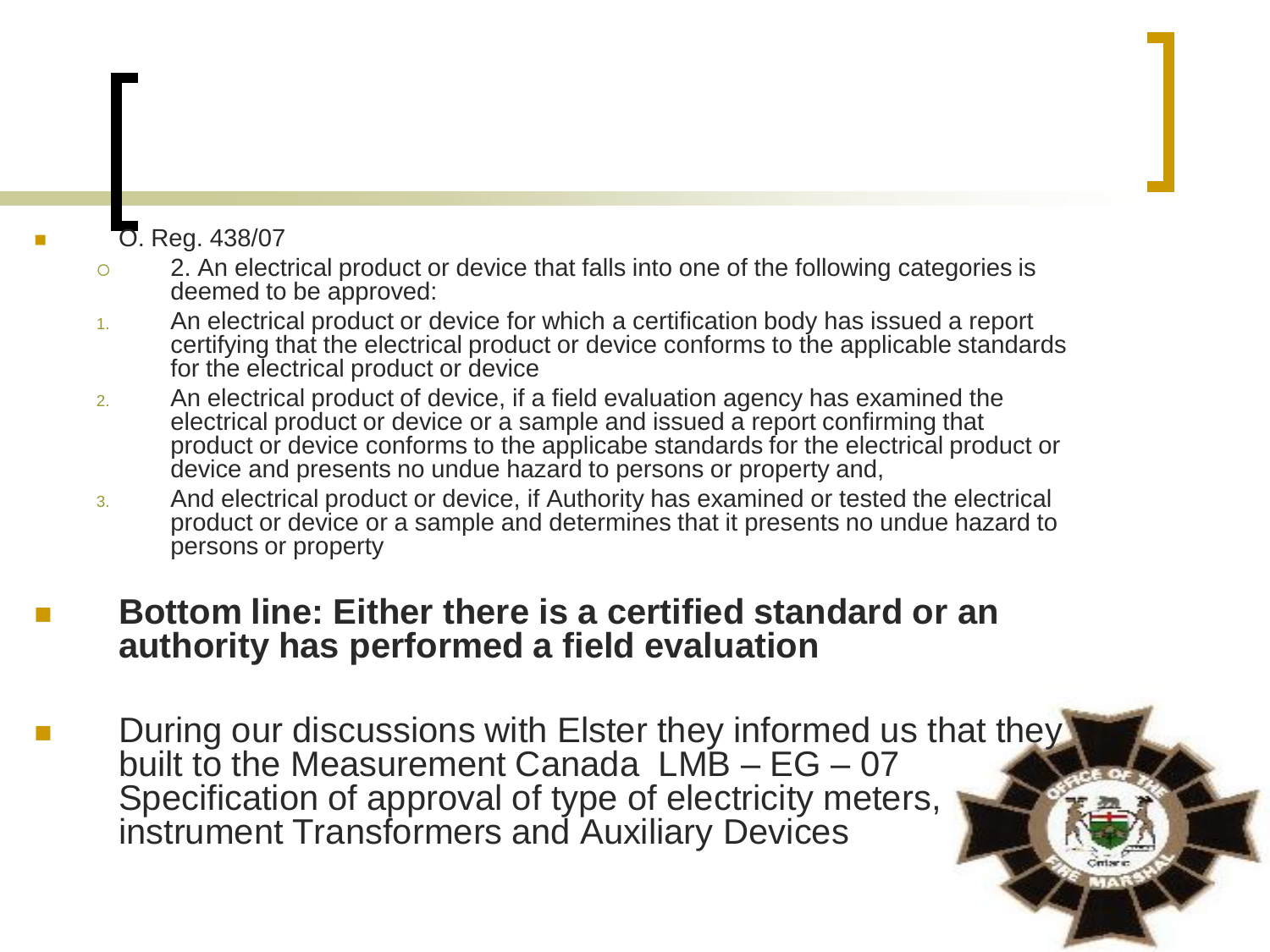- Measurement Canada LMB EG 07 Specification of approval of type of electricity meters, instrument Transformers and Auxiliary **Devices** 
	- Dated 1986
- Amendments made in 2011 in S-E-06—Specification for the Approval of Type of Electricity Meters and Auxiliary Devices - Amendments to Measurement Canada Specification LMB-EG-07
- In reviewing  $LMB EG 07$  we observed that the majority of the standard was designed to outline the requirements of meters accuracy. With only 2 real references to structural integrity.
	- The construction shall be mechanically and electrically sound, and materials, finish etc., shall be such as to provide assurance of lo and sustained accuracy
	- The meter or device shall be sufficiently shock proof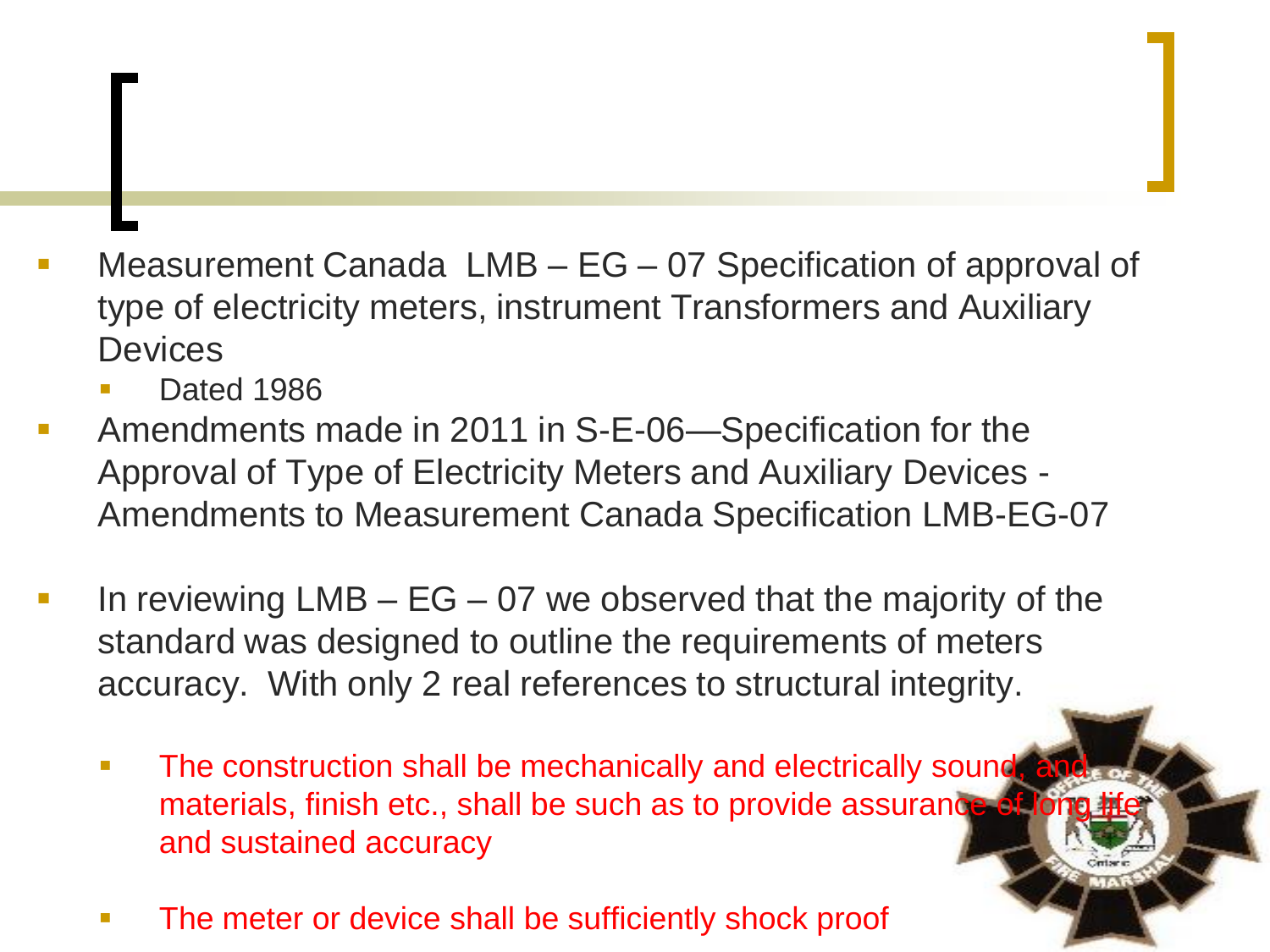- The Measurement Canada LMB EG 07 specification used wording like **shall be mechanically and electrically sound**, and **sufficiently shock proof**.
- What does that mean?
- Compared to the C22.2 No 115-M1989 Meter-Mounting Devices it was extremely lacking in defining safety specific construction

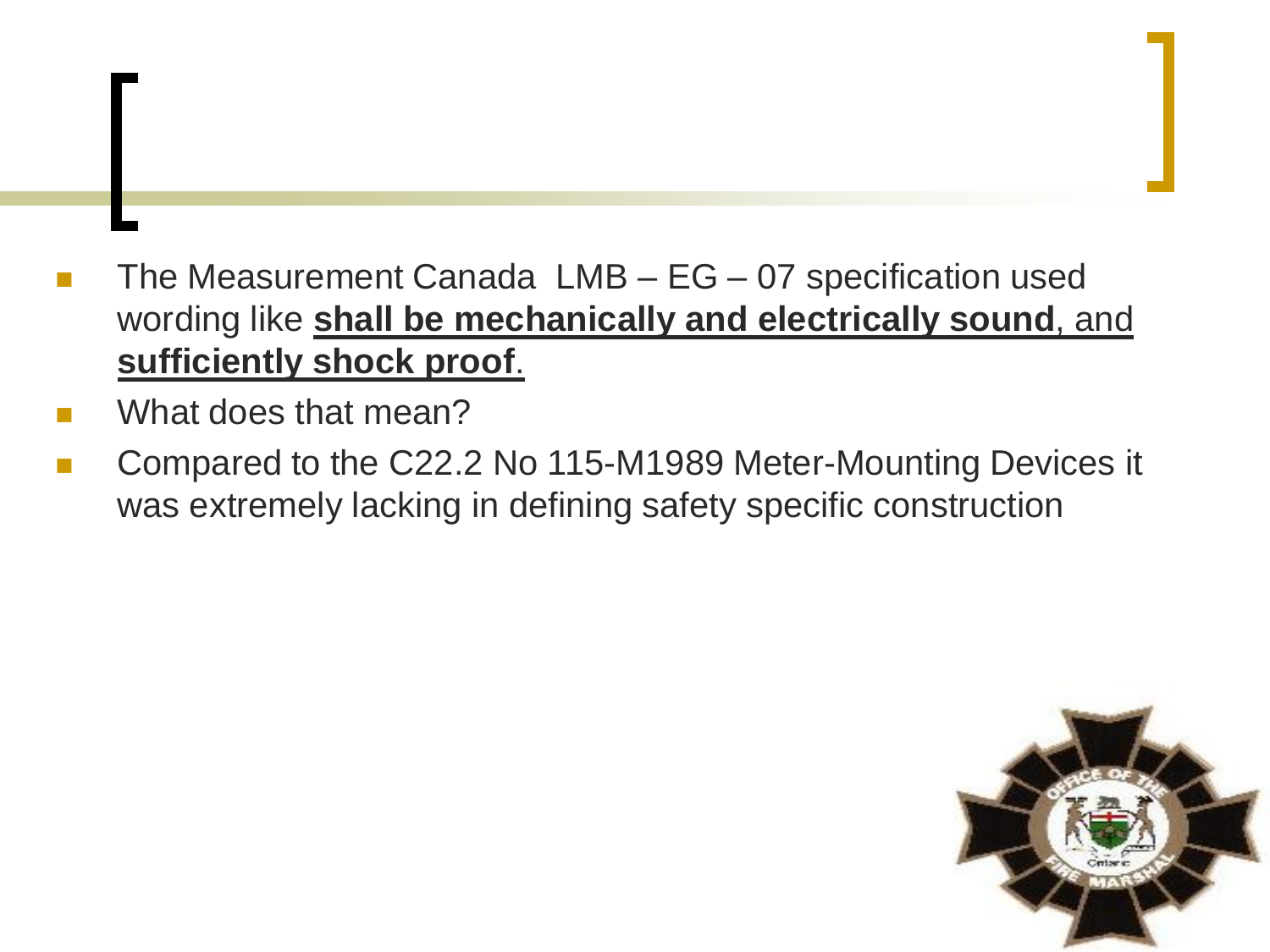### The following comes from the C22.2 No 115-M1989 Meter-Mounting Devices standard

- Dated 1989
- Enclosures shall completely encase all current-carring parts when meters or other devices of proper types are mounted in position. Enclosures shall be so formed and assembled that they will have the strength and rigidity to resist the normal abuses to which they may be subjected without increasing their fire or accidental hazard due to partial collapse with resultant reduction of spacings, Loosening or displacement of parts, or other serious defects.
- Enclosures shall be of metal or other suitable material which, by investigation, has found to be satisfactory for the conditions of use
- Further states materials thickness. Types of connections. Torques applied to connections
- Additionally there are outlined Mechanical Strength tests Metering connections shall be capable of withstanding the application of torques….
- Humidity, corrosion and weather tests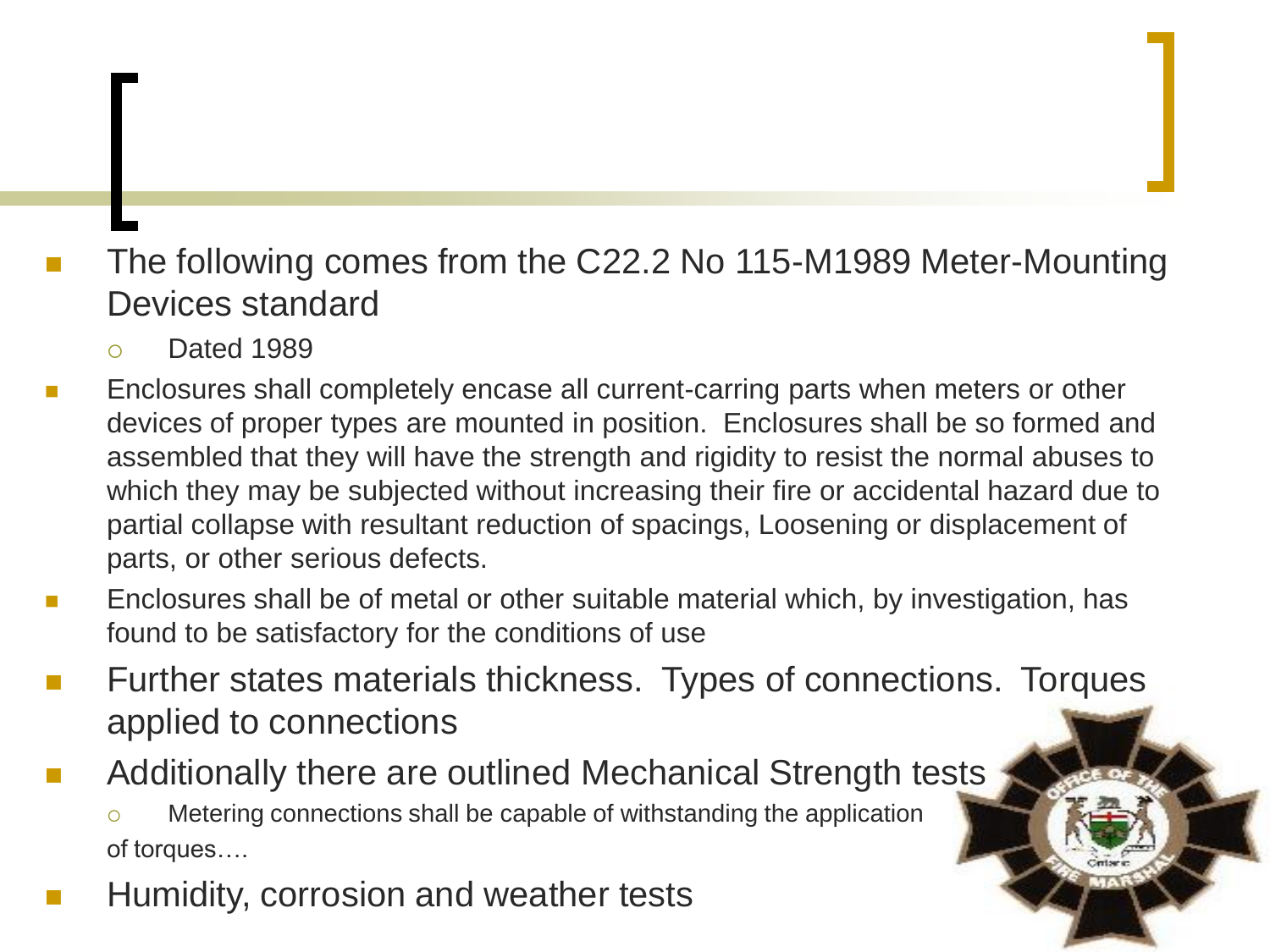- Both standards state the components must be able to withstand abuse, have performance requirement tests (accuracy tests), require current carrying parts be separated along with temperature rise tests.
- However the meter base standard has additional simulation tests to ensure the structural integrity of all components
- Why was that missing from the Measurement Canada LMB EG 07 specification.
- Well simply it was because the mandate of Measurement Canada was only to ensure accuracy.

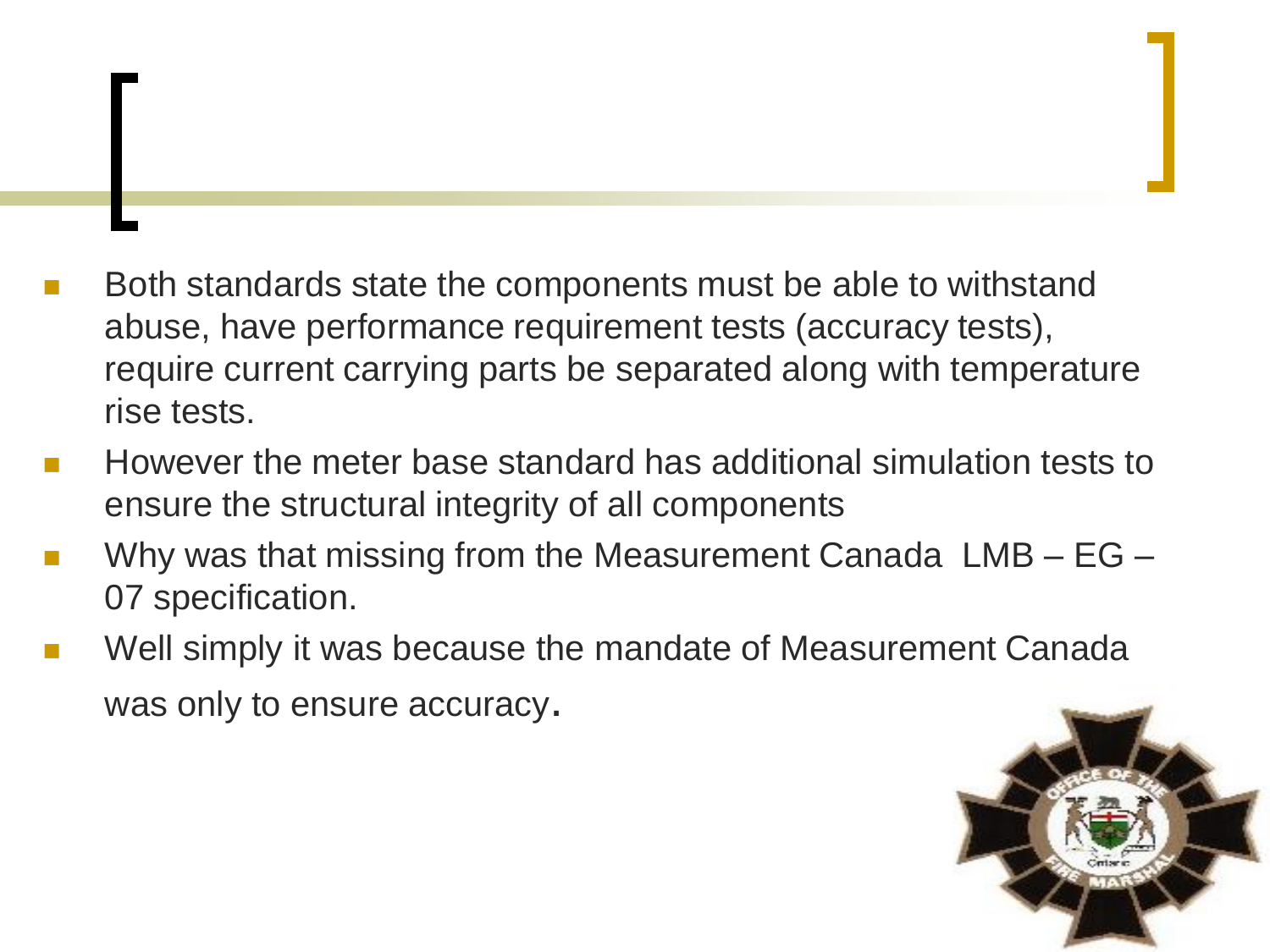- This was confirmed by the Measurement Canada Utility Metering Division Manager, who stated that Measurement Canada was only tasked with ensuring the accuracy of the meters.
- Further any references to the construction in the specification was only there to ensure accuracy over the life-span of the meter not to ensure that it operates safely during that life-span.
- During our discussion with the Metering Division Manager we asked him if he knew who was responsible for ensuring the safety of the meters and/or any standards which applied to the meters and he wasn't sure but indicated that only some had UL symbols on them

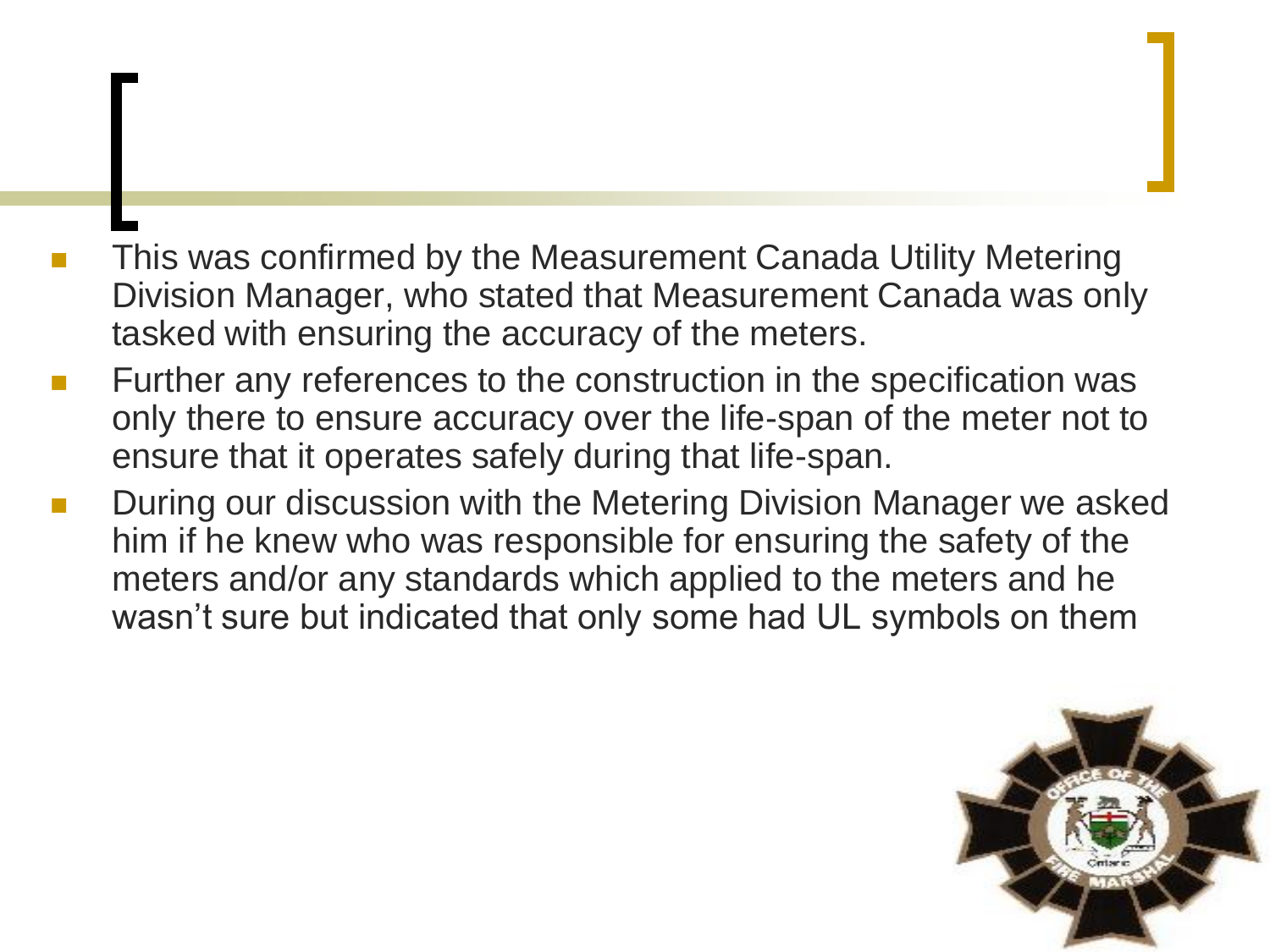- Checking on the UL website we found that **only two** companies were listed which produced meters for the use in Canada
	- Schneider Electric USA Inc.
	- o Triacta Power Technologies
	- Where are GE, Sensus etc….?
- On the UL website we found a whole division which is devoted to Global meter testing and performance.
- On their website they state: UL tests for electronic electricity meters and their smart features to the requirements of the United States, Asia, Australia, Europe and South Africa
- While they don't say Canada it would make sense that they are testing ours as well?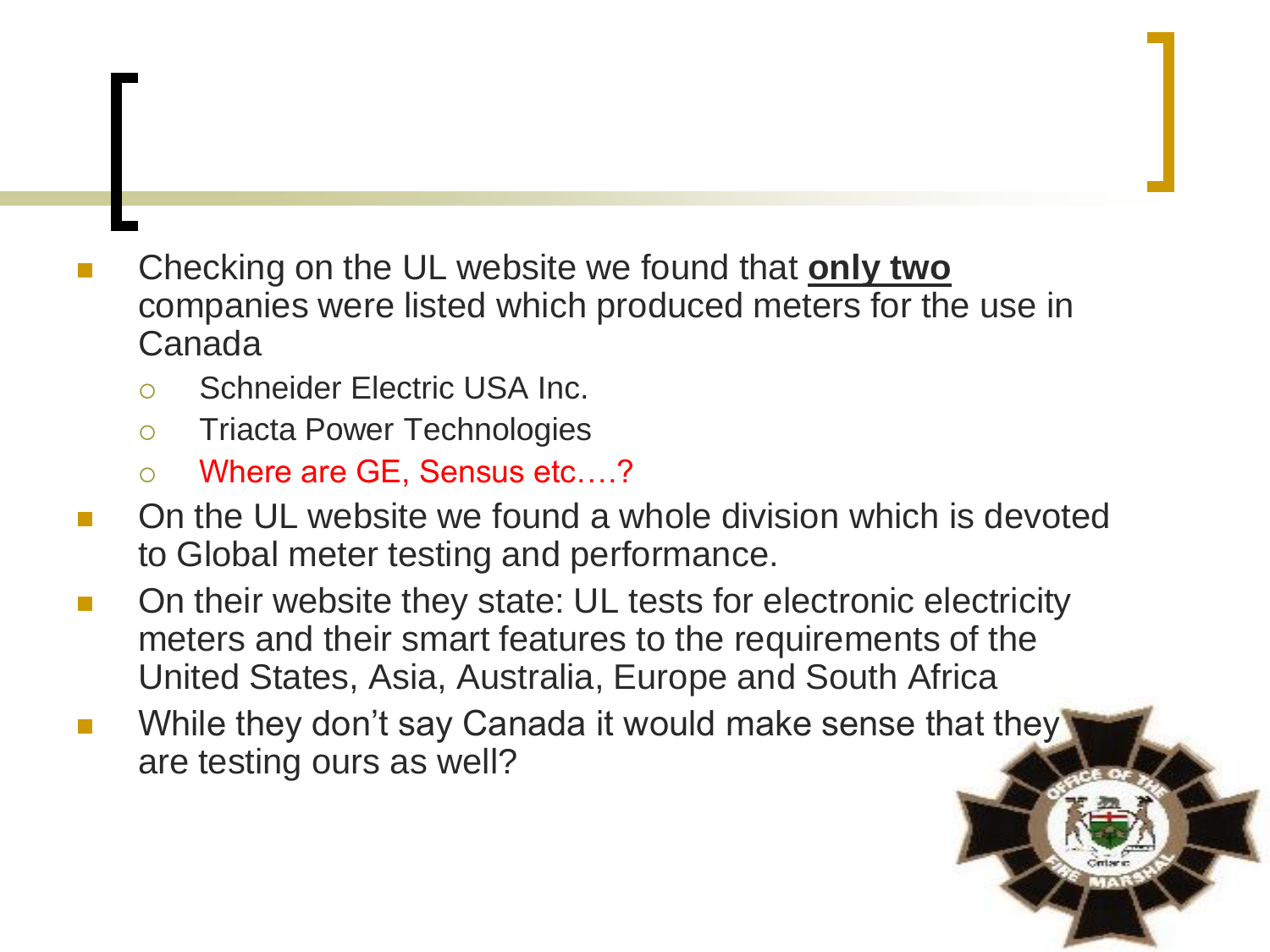- From the UL website, UL evaluates meters to the following standards:
	- ANSI (American National Standards Institute)
	- As/NZS (Australian and New Zealand Standards)
	- IEC (International Electrotechnical Commission)
	- EN (European Standards)
	- UL Safety Standards
- Additionally UL has a summary of standards which specify exact:
	- o General Mechanical requirements
	- Environmental protection
	- Resistance to heat and fire...

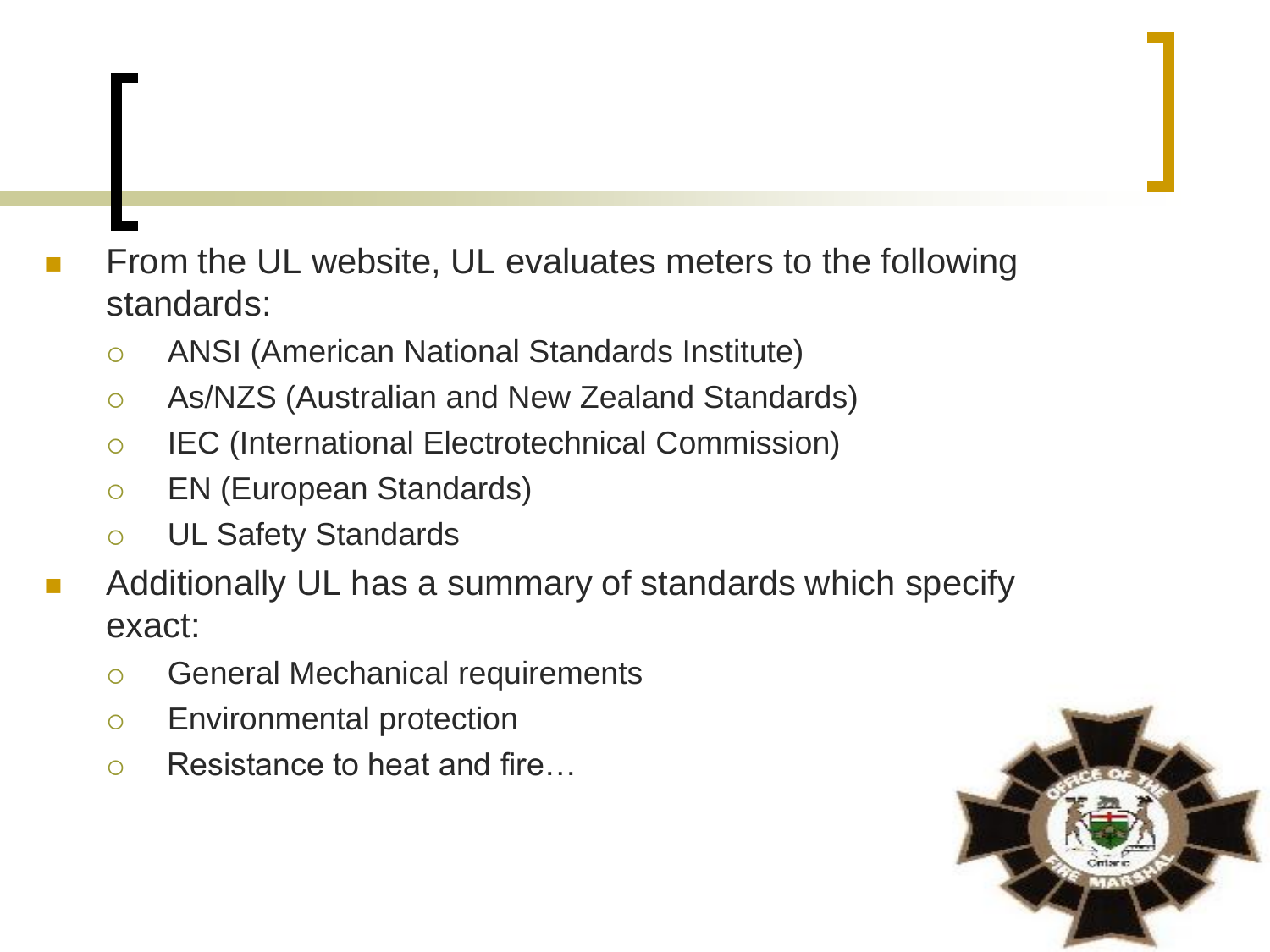- So we found what we were looking for; that listed smart meters are being designed to specifications and tested to standards. Further, these tests and standards were very rigorous and thorough for each component of the meters
- But that doesn't change the fact that the meter bases and meters are reacting differently in fires.



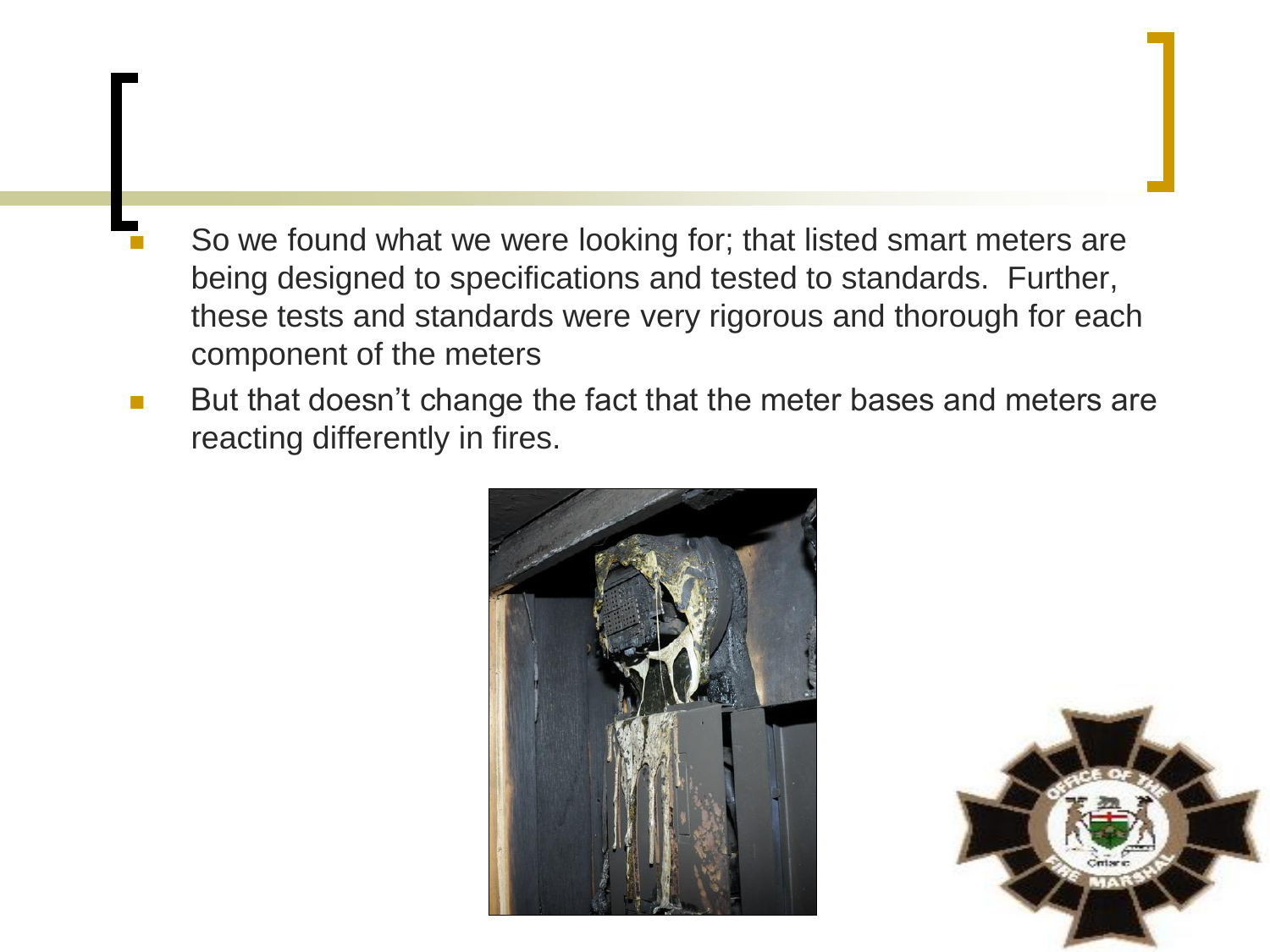- Considering both the meter bases and meters are both current carrying components and literally plugged/meshed into one another shouldn't the way they react to heat in a fire be almost the same.
- In addition, we still have the anecdotal information supporting that the problems are occurring after the old analog meters are being updated to the new digital smart meters
- This would support that there is maybe something wrong with the installation

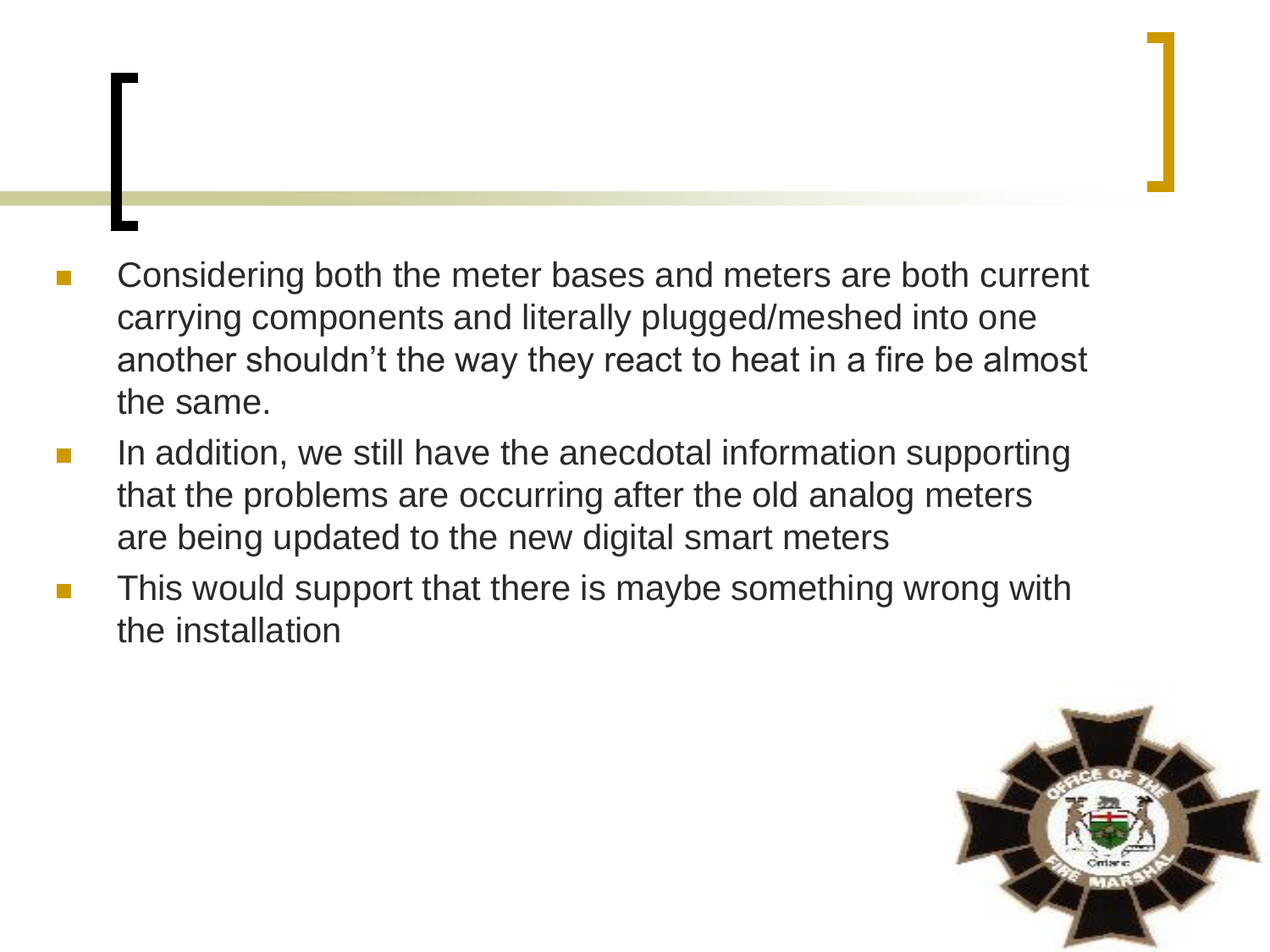#### **Lets look at this meter base failure in Ontario again**

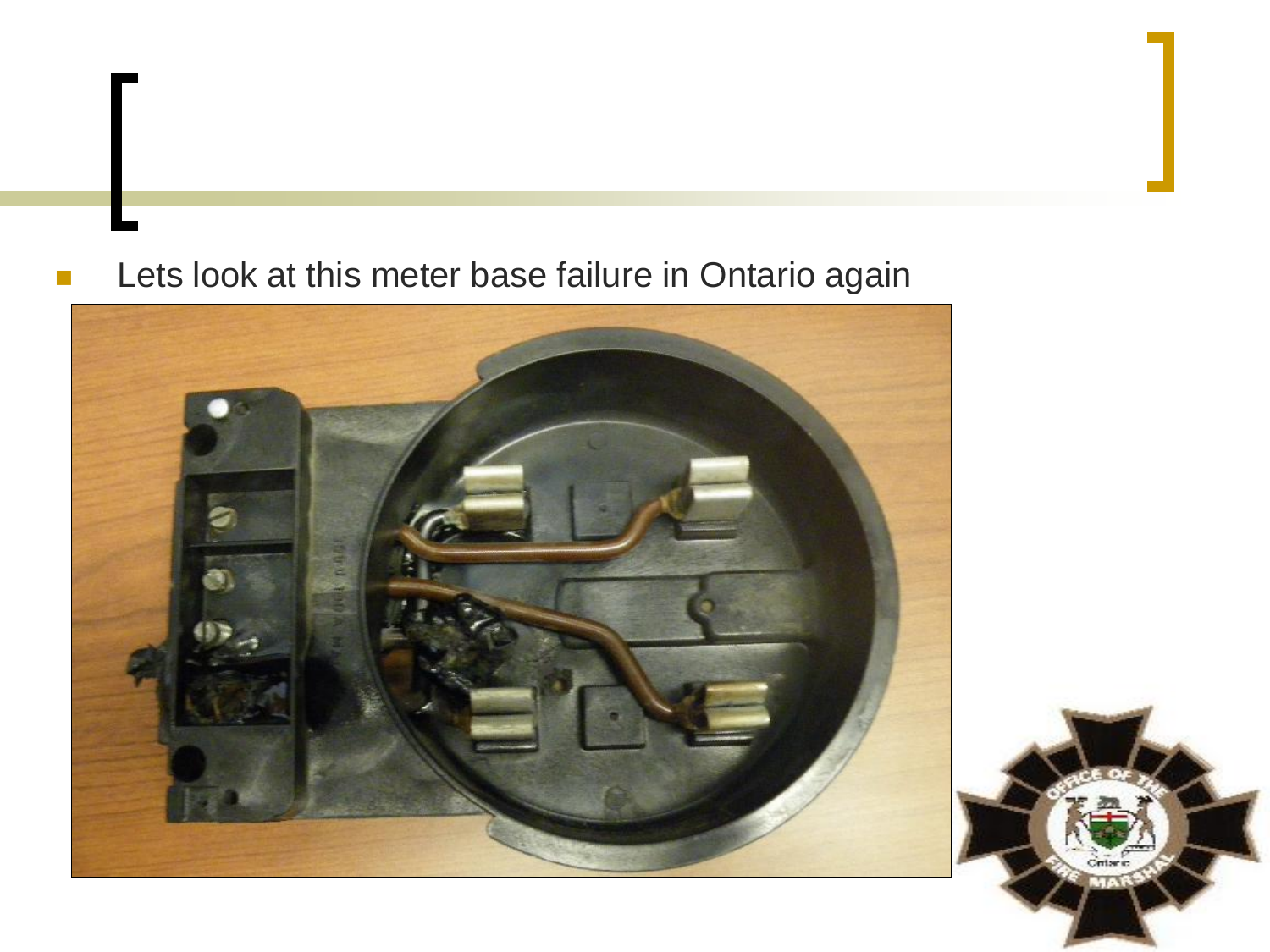## Possible Causes

- This failure occurred (resulting in a fire) due to a loose connection in the meter base
- What could be the reasons for this?
	- The old meter base connections may not have been in a condition for seamless exchange to a new meter
	- New meters may have defects that cause electrical failures or misalignment with old meter base
	- o Careless installation during change over

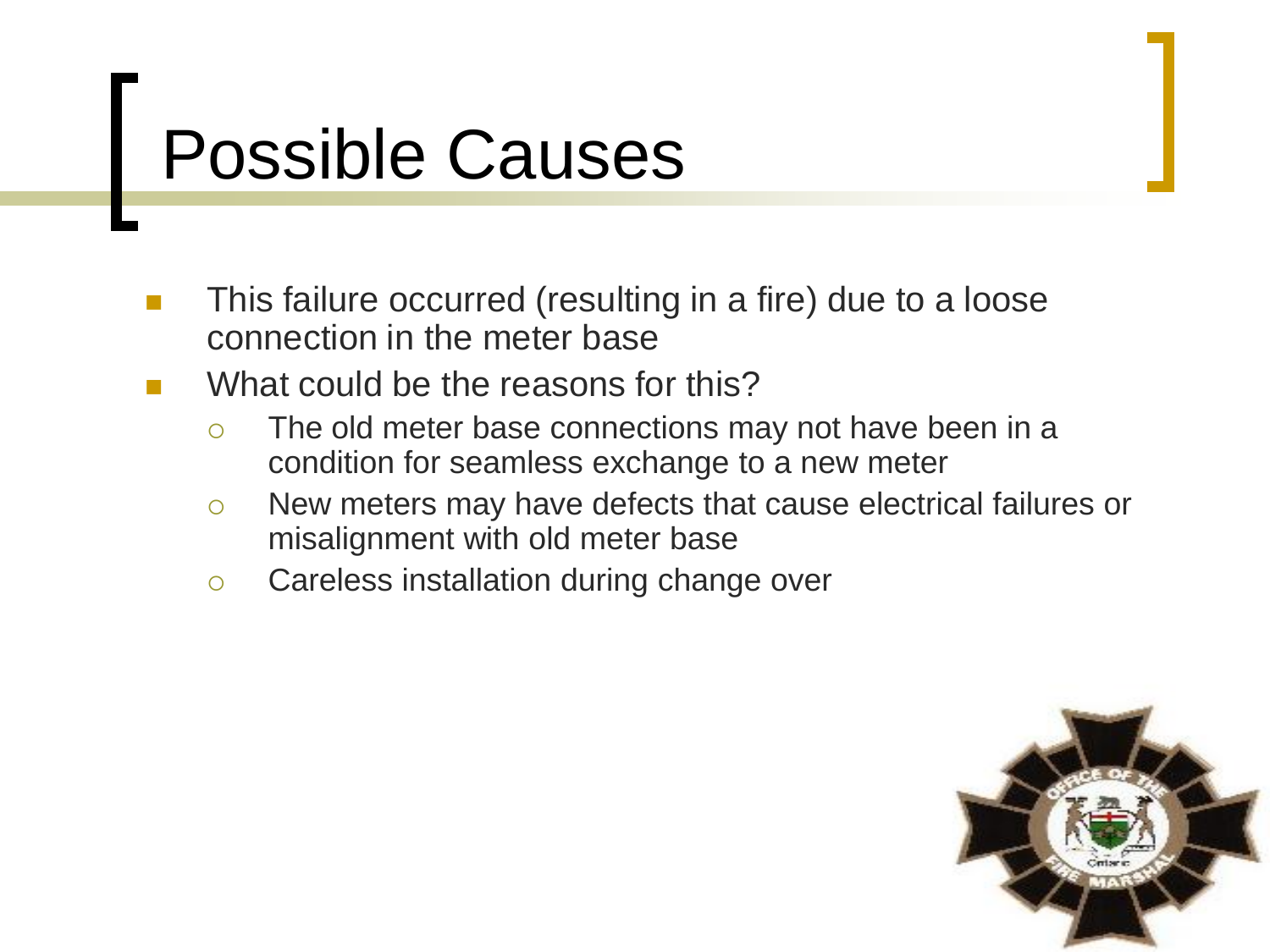# Video

http://www.torontohydro.com/sites/electricsystem/residential/smartmeters/Pag es/SmartMetersFAQs.aspx#whatisasmartmeter

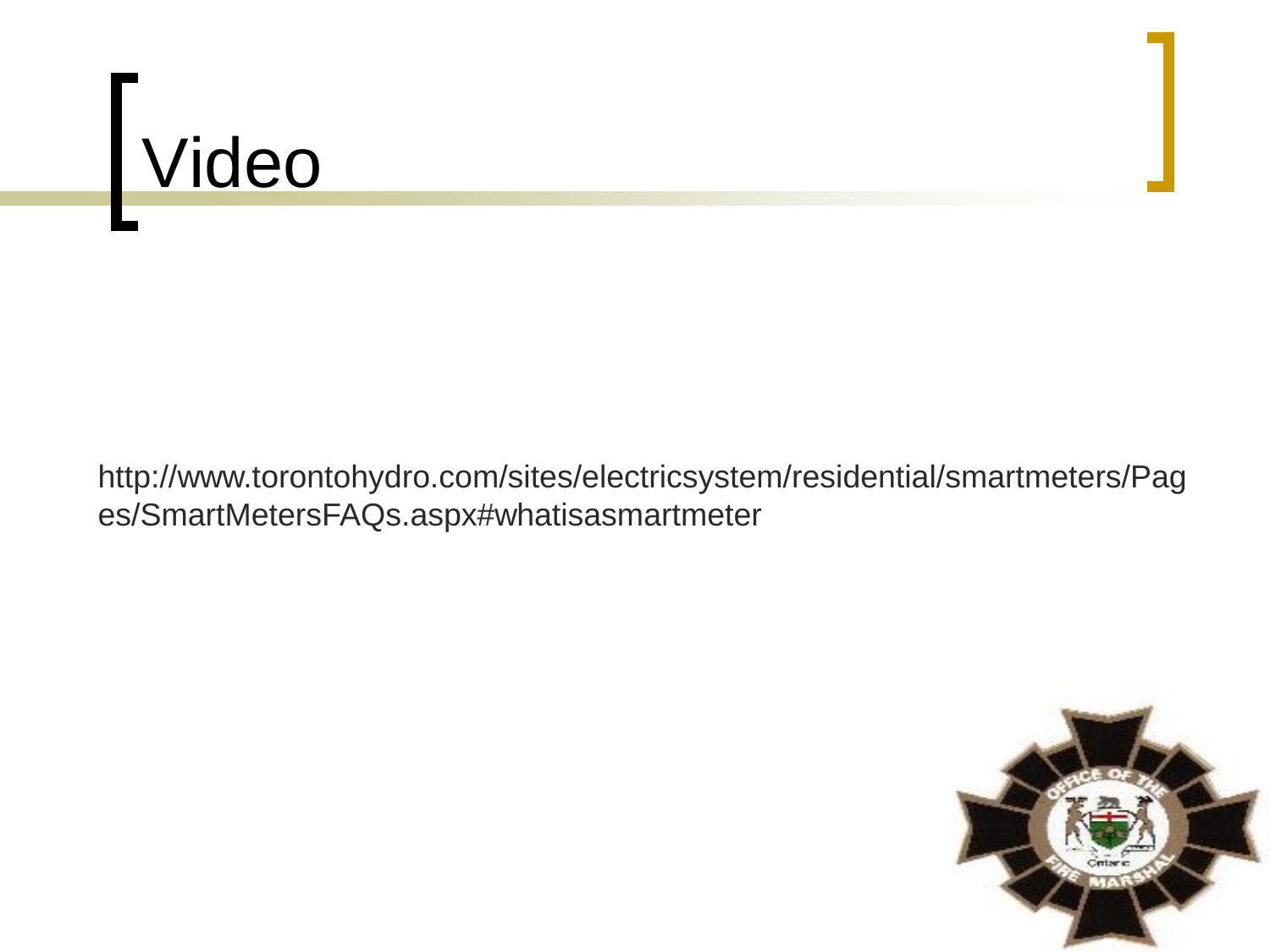### Lets analyze the reason again

- The old meter base connections may not have been in a condition for seamless exchange to a new meter
	- This should have been detected by the technician during the change over
	- Would installation guidelines help fix this?
- New meters may have defects that cause electrical failures or misalignment with old meter base
	- The meters are supposedly being designed and tested to specific standards to ensure safety
	- Do we have any policing bodies ensuring (like the CSA with Part II products) that the meters are designed correctly
- Careless installation during change over
	- Would installation guidelines help fix this?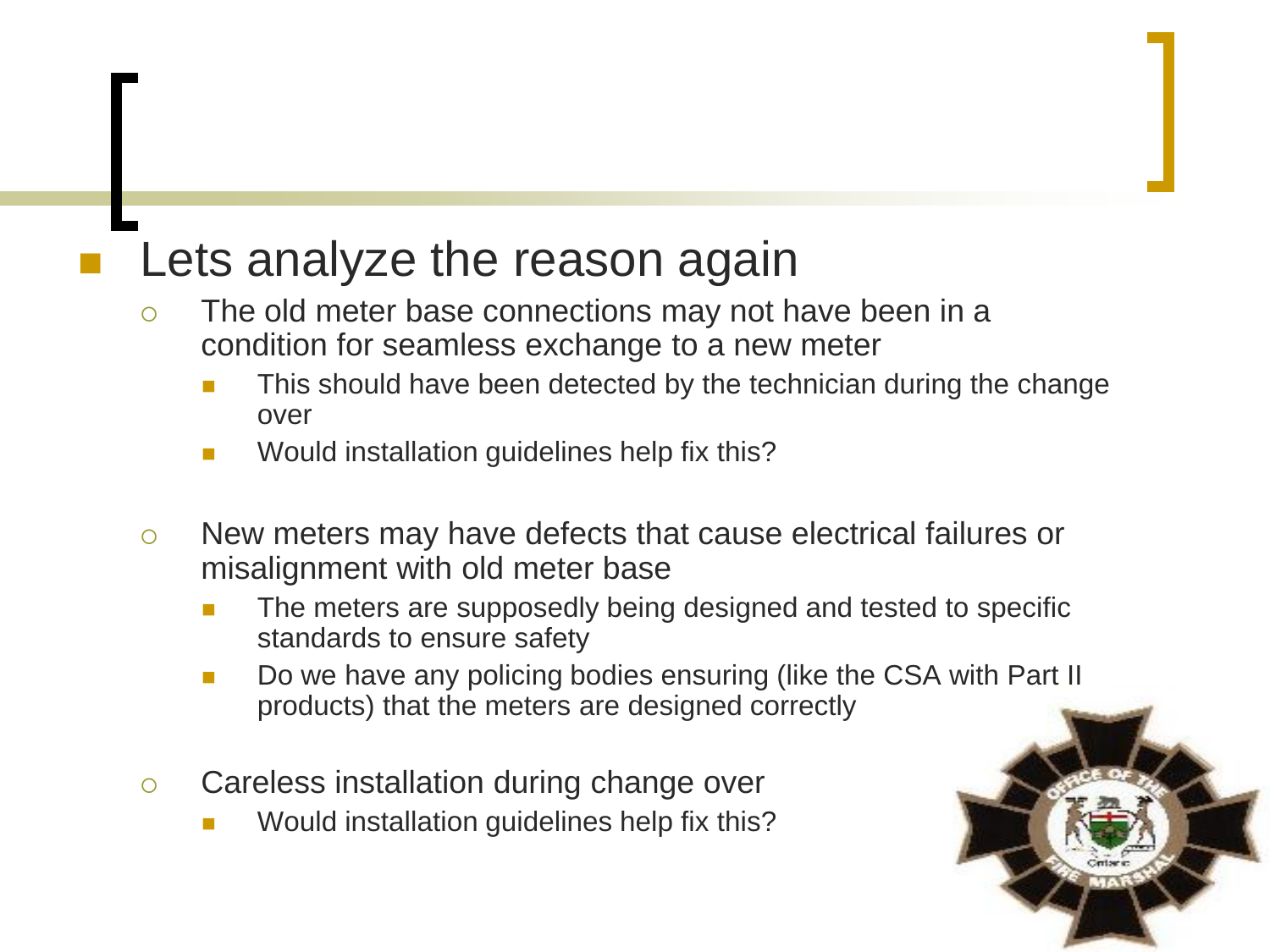- Considering the new smart meters fall under part 3 of the EC their installation has been left up to the utilities to determine. However they are directly plugged/meshing with a single component which falls under Part 2 which has to be installed in accordance with the requirements of part 1
- Therefore, when a utility owned (Part 3) component is directly meshed into a Part 2 component, would it make for more consistent connection, to have both components be scrutinized to the same standards and tested together and fall under the same installation guidelines